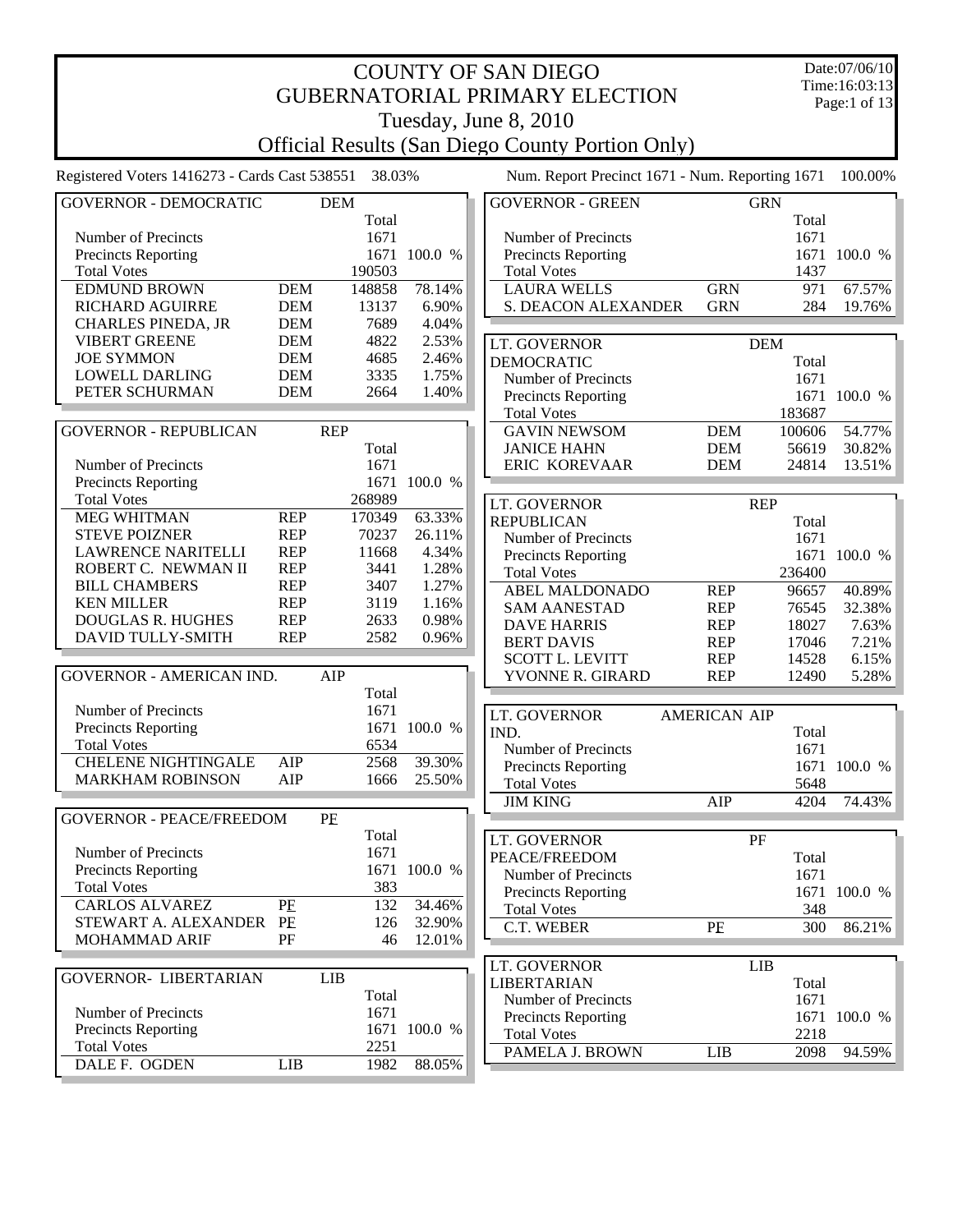|                                               |                  | Date:07/06/10 |              |                                                         |            |                     |               |
|-----------------------------------------------|------------------|---------------|--------------|---------------------------------------------------------|------------|---------------------|---------------|
|                                               |                  |               |              | <b>GUBERNATORIAL PRIMARY ELECTION</b>                   |            |                     | Time:16:03:13 |
|                                               |                  |               |              |                                                         |            |                     | Page:2 of 13  |
|                                               |                  |               |              | Tuesday, June 8, 2010                                   |            |                     |               |
|                                               |                  |               |              | <b>Official Results (San Diego County Portion Only)</b> |            |                     |               |
| Registered Voters 1416273 - Cards Cast 538551 |                  | 38.03%        |              | Num. Report Precinct 1671 - Num. Reporting 1671         |            |                     | 100.00%       |
| LT. GOVERNOR                                  | <b>GREEN GRN</b> |               |              | <b>CONTROLLER - DEMOCRATIC</b>                          |            | <b>DEM</b>          |               |
|                                               |                  | Total         |              |                                                         |            | Total               |               |
| Number of Precincts                           |                  | 1671          |              | Number of Precincts                                     |            | 1671                |               |
| Precincts Reporting                           |                  |               | 1671 100.0 % | Precincts Reporting                                     |            |                     | 1671 100.0 %  |
| <b>Total Votes</b>                            |                  | 1269          |              | <b>Total Votes</b>                                      |            | 168778              |               |
| <b>JAMES CASTILLO</b>                         | <b>GRN</b>       | 1168          | 92.04%       | <b>JOHN CHIANG</b>                                      | <b>DEM</b> | 166502              | 98.65%        |
| <b>SECRETARY OF STATE</b>                     | <b>DEM</b>       |               |              | <b>CONTROLLER - REPUBLICAN</b>                          |            | <b>REP</b>          |               |
| <b>DEMOCRATIC</b>                             |                  | Total         |              |                                                         |            | Total               |               |
| Number of Precincts                           |                  | 1671          |              | Number of Precincts                                     |            | 1671                |               |
| Precincts Reporting                           |                  | 1671          | 100.0 %      | Precincts Reporting                                     |            |                     | 1671 100.0 %  |
| <b>Total Votes</b>                            |                  | 169669        |              | <b>Total Votes</b>                                      |            | 225552              |               |
| <b>DEBRA BOWEN</b>                            | <b>DEM</b>       | 167195        | 98.54%       | <b>TONY STRICKLAND</b>                                  | <b>REP</b> | 138161              | 61.25%        |
|                                               |                  |               |              | <b>DAVID EVANS</b>                                      | <b>REP</b> | 86280               | 38.25%        |
| <b>SECRETARY OF STATE</b>                     | <b>REP</b>       |               |              |                                                         |            |                     |               |
| <b>REPUBLICAN</b>                             |                  | Total         |              | CONTROLLER - AMERICAN IND.                              |            | AIP                 |               |
| Number of Precincts                           |                  | 1671          |              |                                                         |            | Total               |               |
| Precincts Reporting                           |                  | 1671          | 100.0 %      | Number of Precincts                                     |            | 1671                |               |
| <b>Total Votes</b>                            |                  | 220577        |              | Precincts Reporting                                     |            | 1671                | 100.0 %       |
| <b>DAMON DUNN</b>                             | <b>REP</b>       | 163246        | 74.01%       | <b>Total Votes</b>                                      |            | 5669                |               |
| <b>ORLY TAITZ</b>                             | <b>REP</b>       | 56045         | 25.41%       | <b>LAWRENCE G. BELIZ</b>                                | AIP        | 2713                | 47.86%        |
|                                               |                  |               |              | NATHAN E. JOHNSON                                       | AIP        | 1942                | 34.26%        |
| <b>SECRETARY OF STATE</b>                     | AIP              |               |              |                                                         |            |                     |               |
| AMERICAN IND.                                 |                  | Total         |              | <b>CONTROLLER - PEACE/FREEDOM</b>                       |            | PF                  |               |
| Number of Precincts                           |                  | 1671          |              |                                                         |            | Total               |               |
| Precincts Reporting                           |                  |               | 1671 100.0 % | Number of Precincts                                     |            | 1671                |               |
| <b>Total Votes</b>                            |                  | 5540          |              | Precincts Reporting                                     |            |                     | 1671 100.0 %  |
| <b>MERTON D. SHORT</b>                        | AIP              | 4381          | 79.08%       | <b>Total Votes</b>                                      |            | 345                 |               |
|                                               |                  |               |              | <b>KAREN MARTINEZ</b>                                   | PE         | 306                 | 88.70%        |
| <b>SECRETARY OF STATE</b>                     | PE               |               |              |                                                         |            |                     |               |
| PEACE/FREEDOM                                 |                  | Total         |              | <b>CONTROLLER - LIBERTARIAN</b>                         |            | <b>LIB</b>          |               |
| Number of Precincts                           |                  | 1671          |              |                                                         |            | Total               |               |
| Precincts Reporting                           |                  |               | 1671 100.0 % | Number of Precincts                                     |            | 1671                |               |
| <b>Total Votes</b><br>MARYLOU CABRAL          | PE               | 355<br>322    | 90.70%       | Precincts Reporting<br><b>Total Votes</b>               |            | 1671<br>2184        | 100.0 %       |
|                                               |                  |               |              | ANDREW "ANDY" FAVOR                                     | <b>LIB</b> | 2099                | 96.11%        |
|                                               |                  |               |              |                                                         |            |                     |               |
| SECRETARY OF STATE                            | LIB              |               |              |                                                         |            |                     |               |
| <b>LIBERTARIAN</b><br>Number of Precincts     |                  | Total<br>1671 |              | <b>CONTROLLER - GREEN</b>                               |            | <b>GRN</b><br>Total |               |
| <b>Precincts Reporting</b>                    |                  |               | 1671 100.0 % | Number of Precincts                                     |            | 1671                |               |
| <b>Total Votes</b>                            |                  | 2177          |              | <b>Precincts Reporting</b>                              |            |                     | 1671 100.0 %  |
| <b>CHRISTINA TOBIN</b>                        | <b>LIB</b>       | 2073          | 95.22%       | <b>Total Votes</b>                                      |            | 1313                |               |
|                                               |                  |               |              | ROSS D. FRANKEL                                         | <b>GRN</b> | 1248                | 95.05%        |
| SECRETARY OF STATE                            | <b>GRN</b>       |               |              |                                                         |            |                     |               |
| <b>GREEN</b>                                  |                  | Total         |              | TREASURER - DEMOCRATIC                                  |            | <b>DEM</b>          |               |
| Number of Precincts                           |                  | 1671          |              |                                                         |            | Total               |               |
| Precincts Reporting                           |                  | 1671          | 100.0 %      | Number of Precincts                                     |            | 1671                |               |
| <b>Total Votes</b>                            |                  | 1348          |              | Precincts Reporting                                     |            | 1671                | 100.0 %       |
| ANN MENASCHE                                  | <b>GRN</b>       | 1290          | 95.70%       | <b>Total Votes</b>                                      |            | 165529              |               |
|                                               |                  |               |              | <b>BILL LOCKYER</b>                                     | <b>DEM</b> | 163265              | 98.63%        |
|                                               |                  |               |              |                                                         |            |                     |               |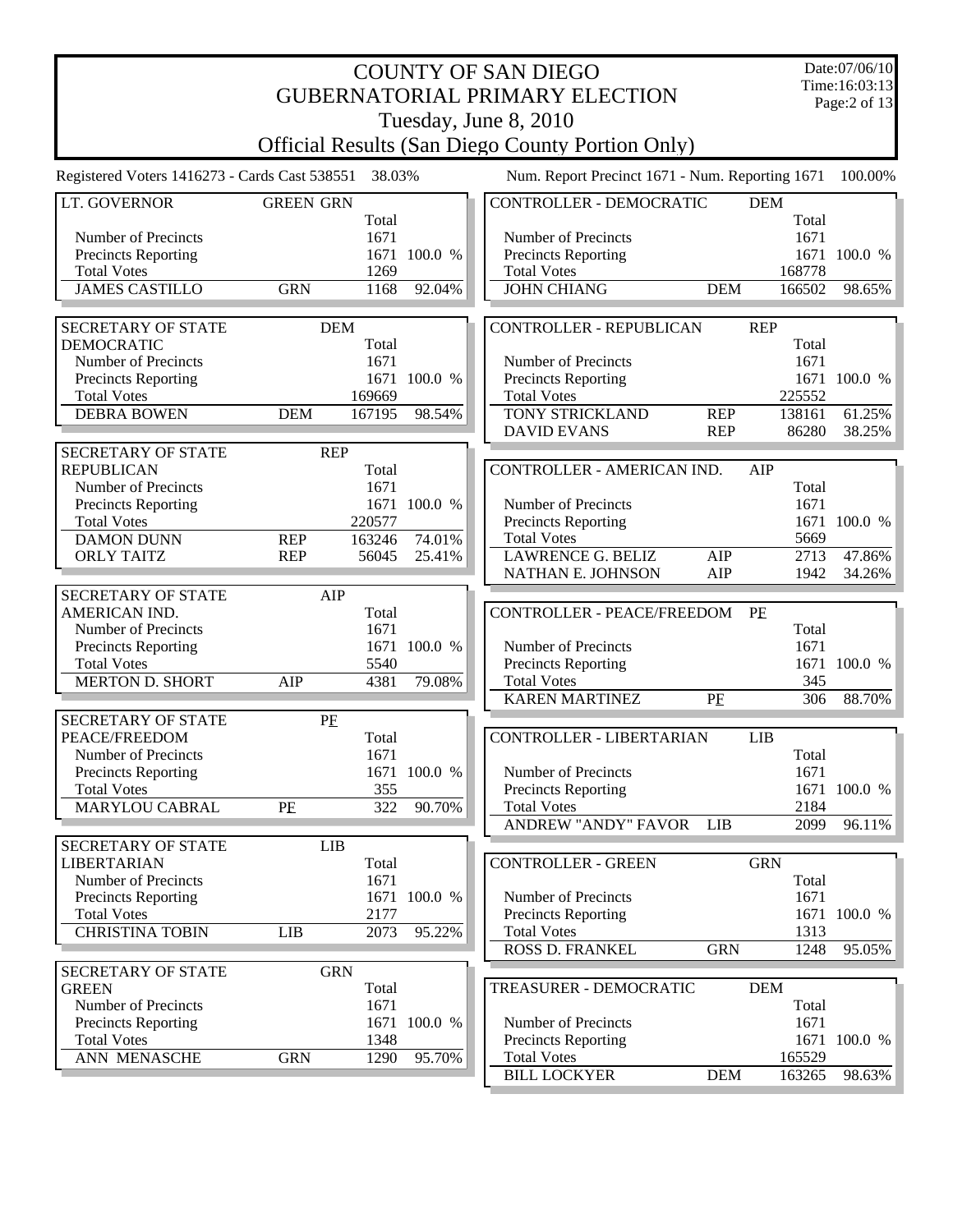| <b>COUNTY OF SAN DIEGO</b>                       |            |                 |              |  |                                                         |                          |                | Date:07/06/10    |
|--------------------------------------------------|------------|-----------------|--------------|--|---------------------------------------------------------|--------------------------|----------------|------------------|
|                                                  |            |                 |              |  | <b>GUBERNATORIAL PRIMARY ELECTION</b>                   |                          |                | Time:16:03:13    |
|                                                  |            |                 |              |  |                                                         |                          |                | Page: 3 of 13    |
|                                                  |            |                 |              |  | Tuesday, June 8, 2010                                   |                          |                |                  |
|                                                  |            |                 |              |  | <b>Official Results (San Diego County Portion Only)</b> |                          |                |                  |
| Registered Voters 1416273 - Cards Cast 538551    |            | 38.03%          |              |  | Num. Report Precinct 1671 - Num. Reporting 1671         |                          |                | 100.00%          |
| TREASURER - REPUBLICAN                           |            | <b>REP</b>      |              |  | <b>ATTORNEY GENERAL</b>                                 |                          | <b>REP</b>     |                  |
|                                                  |            | Total           |              |  | <b>REPUBLICAN</b>                                       |                          | Total          |                  |
| Number of Precincts                              |            | 1671            |              |  | Number of Precincts                                     |                          | 1671           |                  |
| <b>Precincts Reporting</b>                       |            |                 | 1671 100.0 % |  | Precincts Reporting                                     |                          |                | 1671 100.0 %     |
| <b>Total Votes</b>                               |            | 201288          |              |  | <b>Total Votes</b>                                      |                          | 235084         |                  |
| MIMI WALTERS                                     | <b>REP</b> | 198427          | 98.58%       |  | <b>STEVE COOLEY</b>                                     | <b>REP</b>               | 102212         | 43.48%           |
|                                                  |            |                 |              |  | <b>JOHN EASTMAN</b><br><b>TOM HARMAN</b>                | <b>REP</b><br><b>REP</b> | 88741<br>42968 | 37.75%<br>18.28% |
| TREASURER - AMERICAN IND.                        |            | AIP             |              |  |                                                         |                          |                |                  |
| Number of Precincts                              |            | Total<br>1671   |              |  | <b>ATTORNEY GENERAL</b>                                 |                          | AIP            |                  |
| <b>Precincts Reporting</b>                       |            |                 | 1671 100.0 % |  | AMERICAN IND.                                           |                          | Total          |                  |
| <b>Total Votes</b>                               |            | 5362            |              |  | Number of Precincts                                     |                          | 1671           |                  |
| <b>ROBERT LAUTEN</b>                             | AIP        | 4395            | 81.97%       |  | <b>Precincts Reporting</b>                              |                          | 1671           | 100.0 %          |
|                                                  |            |                 |              |  | <b>Total Votes</b>                                      |                          | 5408           |                  |
| TREASURER - PEACE/FREEDOM                        | PE         |                 |              |  | <b>DIANE BEALL TEMPLIN</b>                              | AIP                      | 4125           | 76.28%           |
|                                                  |            | Total           |              |  |                                                         |                          |                |                  |
| Number of Precincts                              |            | 1671            |              |  | <b>ATTORNEY GENERAL</b>                                 |                          | PE             |                  |
| <b>Precincts Reporting</b>                       |            | 1671            | 100.0 %      |  | PEACE/FREEDOM                                           |                          | Total          |                  |
| <b>Total Votes</b>                               |            | 340             |              |  | Number of Precincts                                     |                          | 1671           |                  |
| DEBRA L. REIGER                                  | PE         | 307             | 90.29%       |  | <b>Precincts Reporting</b>                              |                          | 1671           | 100.0 %          |
|                                                  |            |                 |              |  | <b>Total Votes</b>                                      |                          | 348            |                  |
| <b>TREASURER - LIBERTARIAN</b>                   |            | <b>LIB</b>      |              |  | ROBERT J. EVANS                                         | PF                       | 306            | 87.93%           |
|                                                  |            | Total           |              |  |                                                         |                          |                |                  |
| Number of Precincts                              |            | 1671            |              |  | <b>ATTORNEY GENERAL</b>                                 |                          | <b>LIB</b>     |                  |
| <b>Precincts Reporting</b><br><b>Total Votes</b> |            | 2169            | 1671 100.0 % |  | <b>LIBERTARIAN</b><br>Number of Precincts               |                          | Total<br>1671  |                  |
| EDWARD M. TEYSSIER                               | <b>LIB</b> | 2087            | 96.22%       |  | Precincts Reporting                                     |                          | 1671           | 100.0 %          |
|                                                  |            |                 |              |  | <b>Total Votes</b>                                      |                          | 2168           |                  |
| <b>TREASURER - GREEN</b>                         |            | <b>GRN</b>      |              |  | TIMOTHY J. HANNAN                                       | <b>LIB</b>               | 2045           | 94.33%           |
|                                                  |            | Total           |              |  |                                                         |                          |                |                  |
| Number of Precincts                              |            | 1671            |              |  | <b>ATTORNEY GENERAL</b>                                 |                          | <b>GRN</b>     |                  |
| <b>Precincts Reporting</b>                       |            |                 | 1671 100.0 % |  | <b>GREEN</b>                                            |                          | Total          |                  |
| <b>Total Votes</b>                               |            | 1304            |              |  | Number of Precincts                                     |                          | 1671           |                  |
| <b>CHARLES CRITTENDEN</b>                        | <b>GRN</b> | 1240            | 95.09%       |  | <b>Precincts Reporting</b>                              |                          | 1671           | 100.0 %          |
|                                                  |            |                 |              |  | <b>Total Votes</b>                                      |                          | 1311           |                  |
| ATTORNEY GENERAL                                 |            | <b>DEM</b>      |              |  | PETER ALLEN                                             | <b>GRN</b>               | 1238           | 94.43%           |
| <b>DEMOCRATIC</b>                                |            | Total           |              |  |                                                         |                          |                |                  |
| Number of Precincts                              |            | 1671            |              |  | INS. COMMISSIONER                                       |                          | <b>DEM</b>     |                  |
| <b>Precincts Reporting</b>                       |            |                 | 1671 100.0 % |  | <b>DEMOCRATIC</b>                                       |                          | Total          |                  |
| <b>Total Votes</b><br>KAMALA D. HARRIS           | <b>DEM</b> | 172507<br>36023 | 20.88%       |  | Number of Precincts<br>Precincts Reporting              |                          | 1671<br>1671   | 100.0 %          |
| <b>CHRIS KELLY</b>                               | <b>DEM</b> | 35008           | 20.29%       |  | <b>Total Votes</b>                                      |                          | 165239         |                  |
| <b>ALBERTO TORRICO</b>                           | <b>DEM</b> | 32911           | 19.08%       |  | <b>DAVE JONES</b>                                       | <b>DEM</b>               | 97402          | 58.95%           |
| PEDRO NAVA                                       | <b>DEM</b> | 23208           | 13.45%       |  | HECTOR DE LA TORRE                                      | <b>DEM</b>               | 66167          | 40.04%           |
| TED W. LIEU                                      | <b>DEM</b> | 19699           | 11.42%       |  |                                                         |                          |                |                  |
| ROCKY DELGADILLO                                 | <b>DEM</b> | 12815           | 7.43%        |  | INS. COMMISSIONER                                       |                          | <b>REP</b>     |                  |
| <b>MIKE SCHMIER</b>                              | <b>DEM</b> | 11469           | 6.65%        |  | <b>REPUBLICAN</b>                                       |                          | Total          |                  |
|                                                  |            |                 |              |  | Number of Precincts                                     |                          | 1671           |                  |
|                                                  |            |                 |              |  | Precincts Reporting                                     |                          |                | 1671 100.0 %     |
|                                                  |            |                 |              |  | <b>Total Votes</b>                                      |                          | 221007         |                  |
|                                                  |            |                 |              |  | <b>MIKE VILLINES</b>                                    | <b>REP</b>               | 115457         | 52.24%           |
|                                                  |            |                 |              |  | <b>BRIAN FITZGERALD</b>                                 | <b>REP</b>               | 104243         | 47.17%           |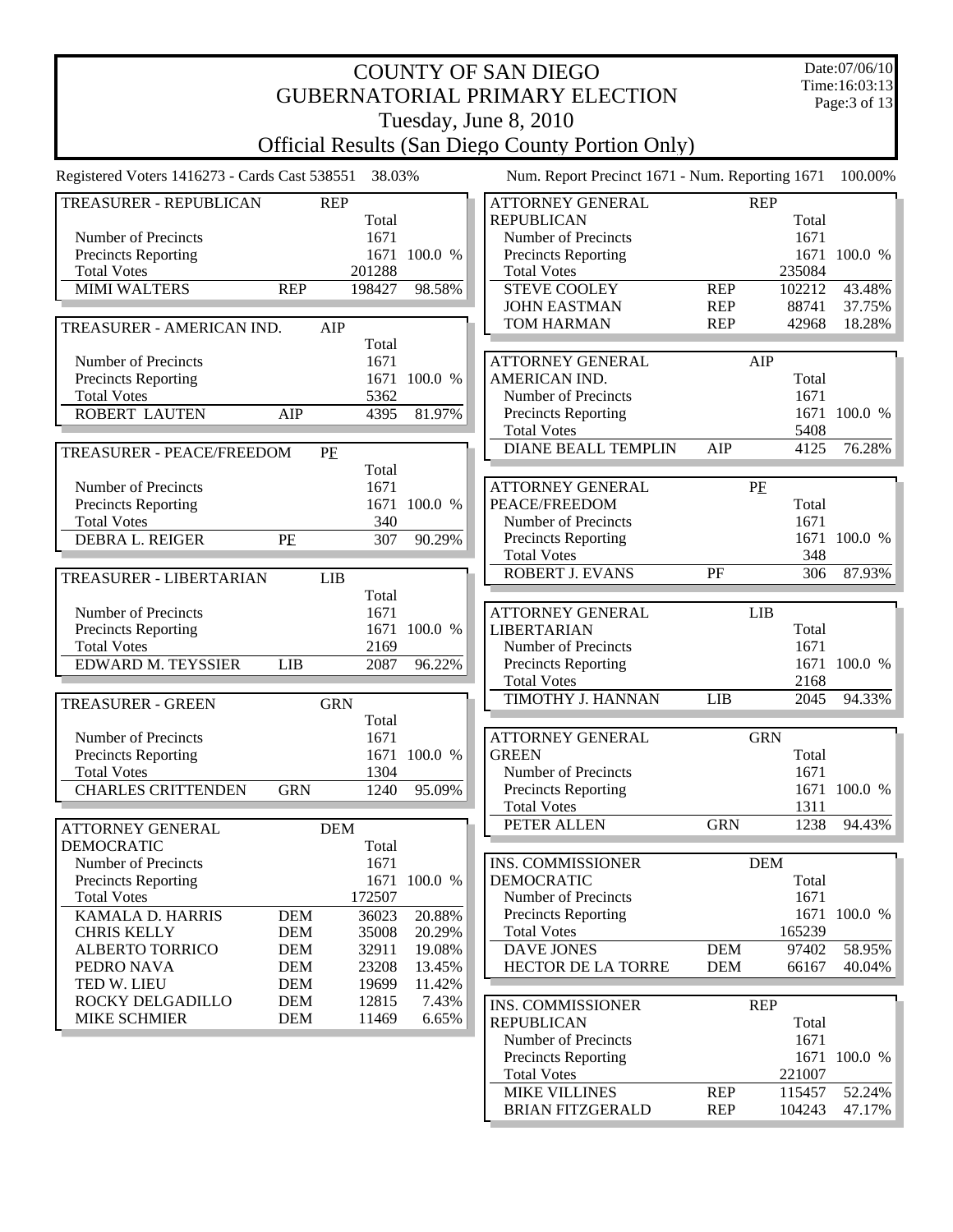| <b>COUNTY OF SAN DIEGO</b>                    |                          |                 |                  |  |                                                         |                          |                 |                  |  |
|-----------------------------------------------|--------------------------|-----------------|------------------|--|---------------------------------------------------------|--------------------------|-----------------|------------------|--|
|                                               |                          |                 |                  |  | <b>GUBERNATORIAL PRIMARY ELECTION</b>                   |                          |                 | Time:16:03:13    |  |
|                                               |                          |                 |                  |  |                                                         |                          |                 | Page: $4$ of 13  |  |
|                                               |                          |                 |                  |  | Tuesday, June 8, 2010                                   |                          |                 |                  |  |
|                                               |                          |                 |                  |  | <b>Official Results (San Diego County Portion Only)</b> |                          |                 |                  |  |
| Registered Voters 1416273 - Cards Cast 538551 |                          | 38.03%          |                  |  | Num. Report Precinct 1671 - Num. Reporting 1671         |                          |                 | 100.00%          |  |
| <b>INS. COMMISSIONER</b>                      | <b>AMERICAN AIP</b>      |                 |                  |  | STATE BD. OF EQUALIZATION                               |                          | PF              |                  |  |
| IND.                                          |                          | Total           |                  |  | 3RD DIST. - PEACE/FREEDOM                               |                          | Total           |                  |  |
| Number of Precincts                           |                          | 1671            |                  |  | Number of Precincts                                     |                          | 1671            |                  |  |
| <b>Precincts Reporting</b>                    |                          | 1671            | 100.0 %          |  | <b>Precincts Reporting</b>                              |                          |                 | 1671 100.0 %     |  |
| <b>Total Votes</b>                            |                          | 5283            |                  |  | <b>Total Votes</b>                                      |                          | 337             |                  |  |
| <b>CLAY PEDERSEN</b>                          | AIP                      | 4247            | 80.39%           |  | <b>MARY LOU FINLEY</b>                                  | PE                       | 321             | 95.25%           |  |
| <b>INS. COMMISSIONER</b>                      |                          | PE              |                  |  | STATE BD. OF EQUALIZATION                               |                          | <b>LIB</b>      |                  |  |
| PEACE/FREEDOM                                 |                          | Total           |                  |  | <b>3RD DIST. - LIBERTARIAN</b>                          |                          | Total           |                  |  |
| Number of Precincts                           |                          | 1671            |                  |  | Number of Precincts                                     |                          | 1671            |                  |  |
| <b>Precincts Reporting</b>                    |                          | 1671            | 100.0 %          |  | <b>Precincts Reporting</b>                              |                          | 1671            | 100.0 %          |  |
| <b>Total Votes</b>                            |                          | 348             |                  |  | <b>Total Votes</b>                                      |                          | 2117            |                  |  |
| <b>DINA PADILLA</b>                           | PF                       | 312             | 89.66%           |  | JERRY L. DIXON                                          | <b>LIB</b>               | 2041            | 96.41%           |  |
|                                               |                          |                 |                  |  |                                                         |                          |                 |                  |  |
| <b>INS. COMMISSIONER</b>                      |                          | <b>LIB</b>      |                  |  | UNITED STATES SENATOR                                   |                          | <b>DEM</b>      |                  |  |
| <b>LIBERTARIAN</b>                            |                          | Total           |                  |  | <b>DEMOCRATIC</b>                                       |                          | Total           |                  |  |
| Number of Precincts                           |                          | 1671            |                  |  | Number of Precincts                                     |                          | 1671            |                  |  |
| <b>Precincts Reporting</b>                    |                          |                 | 1671 100.0 %     |  | Precincts Reporting                                     |                          |                 | 1671 100.0 %     |  |
| <b>Total Votes</b>                            |                          | 2131            |                  |  | <b>Total Votes</b>                                      |                          | 191885          |                  |  |
| RICHARD S. BRONSTEIN                          | <b>LIB</b>               | 2046            | 96.01%           |  | <b>BARBARA BOXER</b><br><b>BRIAN QUINTANA</b>           | <b>DEM</b><br><b>DEM</b> | 151019<br>28558 | 78.70%<br>14.88% |  |
|                                               |                          |                 |                  |  | ROBERT M. KAUS                                          | <b>DEM</b>               | 9650            | 5.03%            |  |
| <b>INS. COMMISSIONER</b>                      | <b>GREEN GRN</b>         | Total           |                  |  |                                                         |                          |                 |                  |  |
| Number of Precincts                           |                          | 1671            |                  |  | UNITED STATES SENATOR                                   |                          | <b>REP</b>      |                  |  |
| <b>Precincts Reporting</b>                    |                          |                 | 1671 100.0 %     |  | <b>REPUBLICAN</b>                                       |                          | Total           |                  |  |
| <b>Total Votes</b>                            |                          | 1281            |                  |  | Number of Precincts                                     |                          | 1671            |                  |  |
| <b>WILLIAM BALDERSTON</b>                     | <b>GRN</b>               | 1212            | 94.61%           |  | <b>Precincts Reporting</b>                              |                          | 1671            | 100.0 %          |  |
|                                               |                          |                 |                  |  | <b>Total Votes</b>                                      |                          | 262620          |                  |  |
| STATE BD. OF EQUALIZATION                     |                          | <b>DEM</b>      |                  |  | <b>CARLY FIORINA</b>                                    | <b>REP</b>               | 164579          | 62.67%           |  |
| 3RD DIST. - DEMOCRATIC                        |                          | Total           |                  |  | <b>CHUCK DEVORE</b>                                     | <b>REP</b>               | 56203           | 21.40%           |  |
| Number of Precincts                           |                          | 1671            |                  |  | <b>TOM CAMPBELL</b>                                     | <b>REP</b>               | 35077           | 13.36%           |  |
| <b>Precincts Reporting</b>                    |                          |                 | 1671 100.0 %     |  | <b>AL RAMIREZ</b>                                       | <b>REP</b>               | 4447            | 1.69%            |  |
| <b>Total Votes</b>                            |                          | 148740          |                  |  | TIM KALEMKARIAN                                         | <b>REP</b>               | 1539            | 0.59%            |  |
| MARY C-HEISING                                | <b>DEM</b>               | 146285          | 98.35%           |  |                                                         |                          |                 |                  |  |
|                                               |                          |                 |                  |  | UNITED STATES SENATOR                                   |                          | AIP             |                  |  |
| STATE BD. OF EQUALIZATION                     |                          | <b>REP</b>      |                  |  | AMERICAN IND.<br>Number of Precincts                    |                          | Total<br>1671   |                  |  |
| 3RD DIST. - REPUBLICAN                        |                          | Total           |                  |  | <b>Precincts Reporting</b>                              |                          | 1671            | 100.0 %          |  |
| Number of Precincts                           |                          | 1671            |                  |  | <b>Total Votes</b>                                      |                          | 5939            |                  |  |
| <b>Precincts Reporting</b>                    |                          | 1671            | 100.0 %          |  | EDWARD C. NOONAN                                        | AIP                      | 1763            | 29.69%           |  |
| <b>Total Votes</b>                            |                          | 216148          |                  |  | DON J. GRUNDMANN                                        | AIP                      | 1323            | 22.28%           |  |
| MICHELLE STEEL<br><b>VIC BAKER</b>            | <b>REP</b><br><b>REP</b> | 151952<br>63287 | 70.30%<br>29.28% |  | AL SALEHI                                               | AIP                      | 1229            | 20.69%           |  |
|                                               |                          |                 |                  |  |                                                         |                          |                 |                  |  |
| STATE BD. OF EQUALIZATION                     |                          | AIP             |                  |  | UNITED STATES SENATOR                                   |                          | PE              |                  |  |
| 3RD DIST. - AMERICAN IND.                     |                          | Total           |                  |  | PEACE/FREEDOM                                           |                          | Total           |                  |  |
| Number of Precincts                           |                          | 1671            |                  |  | Number of Precincts                                     |                          | 1671            |                  |  |
| <b>Precincts Reporting</b>                    |                          |                 | 1671 100.0 %     |  | <b>Precincts Reporting</b>                              |                          |                 | 1671 100.0 %     |  |
| <b>Total Votes</b>                            |                          | 5132            |                  |  | <b>Total Votes</b>                                      |                          | 358             |                  |  |
| <b>TERRI LUSSENHEIDE</b>                      | AIP                      | 4311            | 84.00%           |  | MARSHA FEINLAND                                         | PE                       | 310             | 86.59%           |  |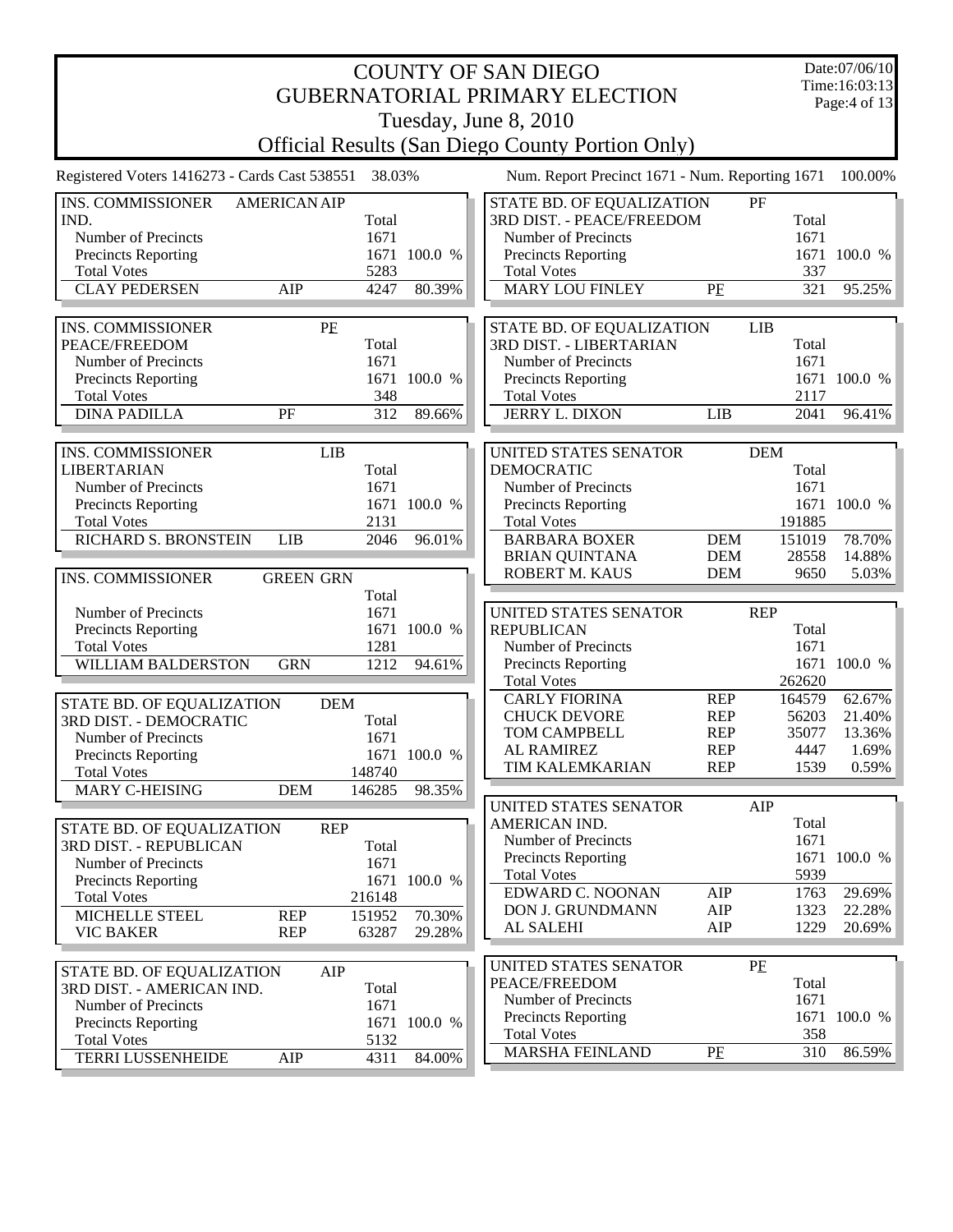| <b>COUNTY OF SAN DIEGO</b><br><b>GUBERNATORIAL PRIMARY ELECTION</b> |            |        |              |                                                                         |               |                    |  |  |  |  |
|---------------------------------------------------------------------|------------|--------|--------------|-------------------------------------------------------------------------|---------------|--------------------|--|--|--|--|
|                                                                     |            |        |              |                                                                         |               | Page: $5$ of 13    |  |  |  |  |
|                                                                     |            |        |              | Tuesday, June 8, 2010                                                   |               |                    |  |  |  |  |
|                                                                     |            |        |              | <b>Official Results (San Diego County Portion Only)</b>                 |               |                    |  |  |  |  |
| Registered Voters 1416273 - Cards Cast 538551                       |            | 38.03% |              | Num. Report Precinct 1671 - Num. Reporting 1671                         |               | 100.00%            |  |  |  |  |
| UNITED STATES SENATOR                                               | <b>LIB</b> |        |              | <b>U.S. REPRESENTATIVE</b><br><b>REP</b>                                |               |                    |  |  |  |  |
| <b>LIBERTARIAN</b>                                                  |            | Total  |              | 50TH DISTRICT - REPUBLICAN                                              | Total         |                    |  |  |  |  |
| Number of Precincts                                                 |            | 1671   |              | Number of Precincts                                                     | 443           |                    |  |  |  |  |
| <b>Precincts Reporting</b><br><b>Total Votes</b>                    |            | 2202   | 1671 100.0 % | Precincts Reporting<br><b>Total Votes</b>                               | 73593         | 443 100.0 %        |  |  |  |  |
| <b>GAIL K. LIGHTFOOT</b>                                            | <b>LIB</b> | 2013   | 91.42%       | <b>BRIAN P. BILBRAY</b><br><b>REP</b>                                   | 72605         | 98.66%             |  |  |  |  |
|                                                                     |            |        |              |                                                                         |               |                    |  |  |  |  |
| UNITED STATES SENATOR                                               | <b>GRN</b> |        |              | <b>U.S. REPRESENTATIVE</b><br>PE                                        |               |                    |  |  |  |  |
| <b>GREEN</b>                                                        |            | Total  |              | 50TH DISTRICT - PEACE/FREDOM                                            | Total         |                    |  |  |  |  |
| Number of Precincts                                                 |            | 1671   |              | Number of Precincts                                                     | 443           |                    |  |  |  |  |
| <b>Precincts Reporting</b>                                          |            | 1671   | 100.0 %      | Precincts Reporting                                                     | 443           | 100.0 %            |  |  |  |  |
| <b>Total Votes</b>                                                  |            | 1291   |              | <b>Total Votes</b>                                                      | 72            |                    |  |  |  |  |
| <b>DUANE ROBERTS</b>                                                | <b>GRN</b> | 1169   | 90.55%       | MIRIAM E. CLARK<br>PF                                                   | 68            | 94.44%             |  |  |  |  |
|                                                                     |            |        |              |                                                                         |               |                    |  |  |  |  |
| <b>U.S. REPRESENTATIVE</b>                                          | <b>DEM</b> |        |              | <b>U.S. REPRESENTATIVE</b><br><b>LIB</b>                                |               |                    |  |  |  |  |
| 49TH DISTRICT - DEMOCRATIC                                          |            | Total  |              | 50TH DISTRICT - LIBERTARIAN                                             | Total         |                    |  |  |  |  |
| Number of Precincts                                                 |            | 198    |              | Number of Precincts                                                     | 443           |                    |  |  |  |  |
| <b>Precincts Reporting</b>                                          |            | 198    | 100.0 %      | Precincts Reporting                                                     | 443           | 100.0 %            |  |  |  |  |
| <b>Total Votes</b>                                                  |            | 16992  |              | <b>Total Votes</b>                                                      | 615           |                    |  |  |  |  |
| <b>HOWARD KATZ</b>                                                  | <b>DEM</b> | 16708  | 98.33%       | <b>LARS GROSSMITH</b><br><b>LIB</b>                                     | 587           | 95.45%             |  |  |  |  |
|                                                                     |            |        |              |                                                                         |               |                    |  |  |  |  |
| <b>U.S. REPRESENTATIVE</b>                                          | <b>REP</b> |        |              | <b>U.S. REPRESENTATIVE</b><br><b>DEM</b>                                |               |                    |  |  |  |  |
| 49TH DISTRICT - REPUBLICAN                                          |            | Total  |              | 51ST DISTRICT - DEMOCRATIC                                              | Total         |                    |  |  |  |  |
| Number of Precincts                                                 |            | 198    |              | Number of Precincts                                                     | 251           |                    |  |  |  |  |
| Precincts Reporting                                                 |            |        | 198 100.0 %  | Precincts Reporting                                                     |               | 251 100.0 %        |  |  |  |  |
| <b>Total Votes</b>                                                  | <b>REP</b> | 39718  |              | <b>Total Votes</b>                                                      | 33899         |                    |  |  |  |  |
| <b>DARRELL ISSA</b>                                                 |            | 39335  | 99.04%       | <b>BOB FILNER</b><br><b>DEM</b>                                         | 33295         | 98.22%             |  |  |  |  |
| <b>U.S. REPRESENTATIVE</b>                                          | AIP        |        |              | <b>U.S. REPRESENTATIVE</b><br><b>REP</b>                                |               |                    |  |  |  |  |
| 49TH DISTRICT - AMERICAN IND.                                       |            | Total  |              | 51ST DISTRICT - REPUBLICAN                                              | Total         |                    |  |  |  |  |
| Number of Precincts                                                 |            | 198    |              | Number of Precincts                                                     | 251           |                    |  |  |  |  |
| <b>Precincts Reporting</b>                                          |            |        | 198 100.0 %  | <b>Precincts Reporting</b>                                              |               | 251 100.0 %        |  |  |  |  |
| <b>Total Votes</b>                                                  |            | 915    |              | <b>Total Votes</b>                                                      | 22649         |                    |  |  |  |  |
| <b>DION CLARK</b>                                                   | AIP        | 743    | 81.20%       | NICK POPADITCH<br><b>REP</b>                                            | 22322         | 98.56%             |  |  |  |  |
|                                                                     |            |        |              |                                                                         |               |                    |  |  |  |  |
| <b>U.S. REPRESENTATIVE</b>                                          | LIB        |        |              | <b>U.S. REPRESENTATIVE</b><br><b>DEM</b>                                |               |                    |  |  |  |  |
| 49TH DISTRICT - LIBERTARIAN                                         |            | Total  |              | 52ND DISTRICT - DEMOCRATIC                                              | Total         |                    |  |  |  |  |
| Number of Precincts                                                 |            | 198    |              | Number of Precincts                                                     | 414           |                    |  |  |  |  |
| <b>Precincts Reporting</b>                                          |            |        | 198 100.0 %  | <b>Precincts Reporting</b>                                              |               | 414 100.0 %        |  |  |  |  |
| <b>Total Votes</b>                                                  |            | 296    |              | <b>Total Votes</b>                                                      | 35112         |                    |  |  |  |  |
| <b>MIKE PASTER</b>                                                  | <b>LIB</b> | 278    | 93.92%       | <b>RAY LUTZ</b><br><b>DEM</b>                                           | 24639         | 70.17%             |  |  |  |  |
|                                                                     |            |        |              | <b>CONNIE FRANKOWIAK</b><br><b>DEM</b>                                  | 9936          | 28.30%             |  |  |  |  |
| <b>U.S. REPRESENTATIVE</b>                                          | <b>DEM</b> |        |              |                                                                         |               |                    |  |  |  |  |
| 50TH DISTRICT - DEMOCRATIC                                          |            | Total  |              | <b>U.S. REPRESENTATIVE</b><br><b>REP</b>                                |               |                    |  |  |  |  |
| Number of Precincts                                                 |            | 443    |              | 52ND DISTRICT - REPUBLICAN                                              | Total         |                    |  |  |  |  |
| <b>Precincts Reporting</b>                                          |            |        | 443 100.0 %  | Number of Precincts                                                     | 414           |                    |  |  |  |  |
| <b>Total Votes</b>                                                  |            | 45583  |              | <b>Precincts Reporting</b>                                              |               | 414 100.0 %        |  |  |  |  |
| <b>FRANCINE BUSBY</b>                                               | <b>DEM</b> | 29926  | 65.65%       | <b>Total Votes</b>                                                      | 79983         |                    |  |  |  |  |
| <b>TRACY EMBLEM</b>                                                 | <b>DEM</b> | 15370  | 33.72%       | <b>DUNCAN D. HUNTER</b><br><b>REP</b><br>TERRI R. LINNELL<br><b>REP</b> | 72506<br>7355 | 90.65%<br>$9.20\%$ |  |  |  |  |
|                                                                     |            |        |              |                                                                         |               |                    |  |  |  |  |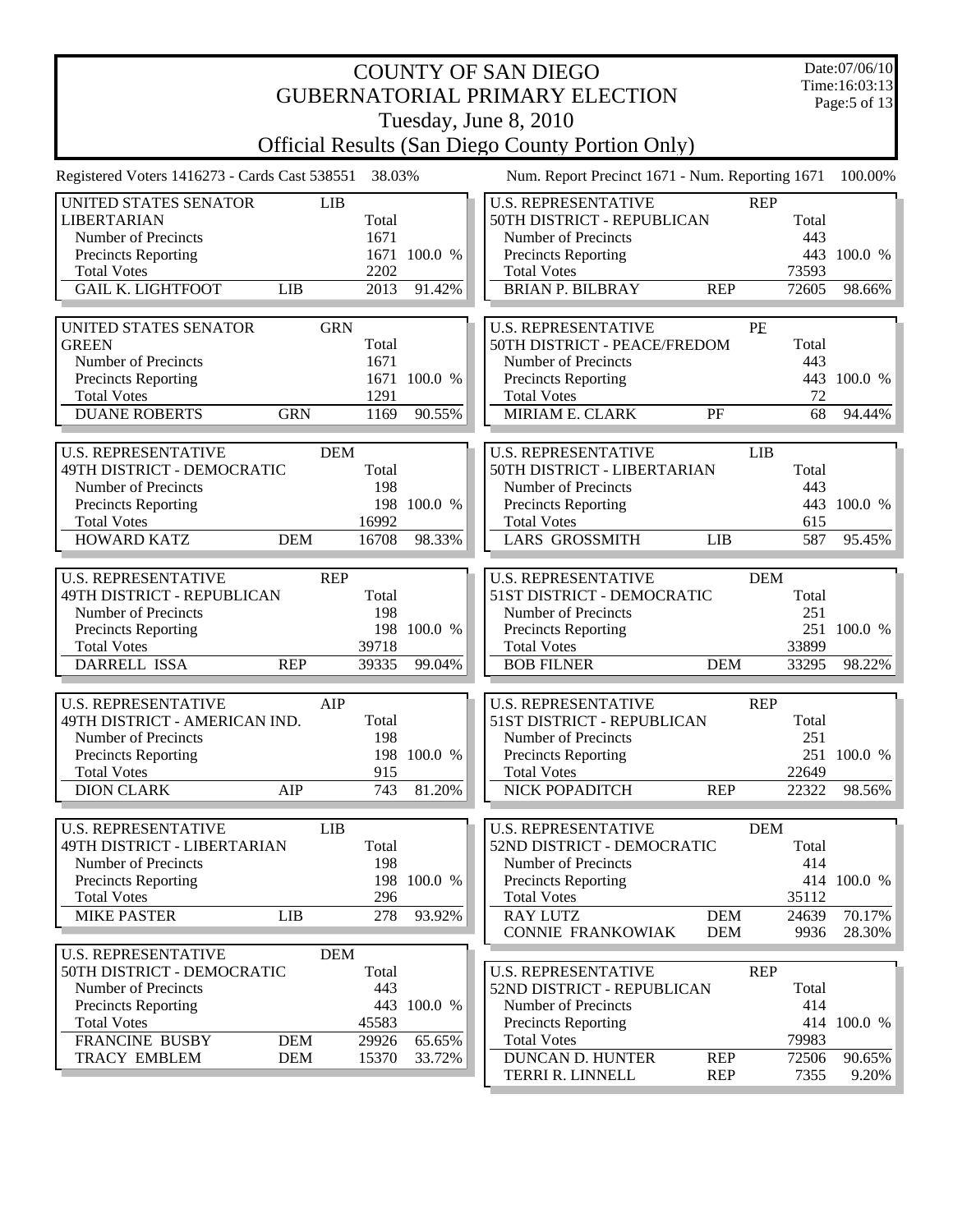|                                                      |                                                         |                |             | <b>COUNTY OF SAN DIEGO</b>                                          |                     | Date:07/06/10                 |  |  |  |  |  |
|------------------------------------------------------|---------------------------------------------------------|----------------|-------------|---------------------------------------------------------------------|---------------------|-------------------------------|--|--|--|--|--|
|                                                      |                                                         |                |             | <b>GUBERNATORIAL PRIMARY ELECTION</b>                               |                     | Time:16:03:13<br>Page:6 of 13 |  |  |  |  |  |
|                                                      |                                                         |                |             | Tuesday, June 8, 2010                                               |                     |                               |  |  |  |  |  |
|                                                      | <b>Official Results (San Diego County Portion Only)</b> |                |             |                                                                     |                     |                               |  |  |  |  |  |
|                                                      |                                                         |                |             |                                                                     |                     |                               |  |  |  |  |  |
| Registered Voters 1416273 - Cards Cast 538551 38.03% |                                                         |                |             | Num. Report Precinct 1671 - Num. Reporting 1671                     |                     | 100.00%                       |  |  |  |  |  |
| <b>U.S. REPRESENTATIVE</b>                           |                                                         | <b>LIB</b>     |             | <b>STATE SENATE</b>                                                 | <b>DEM</b>          |                               |  |  |  |  |  |
| 52ND DISTRICT - LIBERTARIAN<br>Number of Precincts   |                                                         | Total<br>414   |             | 38TH DISTRICT - DEMOCRATIC<br>Number of Precincts                   | Total<br>440        |                               |  |  |  |  |  |
| Precincts Reporting                                  |                                                         |                | 414 100.0 % | Precincts Reporting                                                 |                     | 440 100.0 %                   |  |  |  |  |  |
| <b>Total Votes</b>                                   |                                                         | 581            |             | <b>Total Votes</b>                                                  | 36752               |                               |  |  |  |  |  |
| MICHAEL BENOIT                                       | LIB                                                     | 548            | 94.32%      | <b>GILA JONES</b><br><b>DEM</b>                                     | 36287               | 98.73%                        |  |  |  |  |  |
|                                                      |                                                         |                |             |                                                                     |                     |                               |  |  |  |  |  |
| <b>U.S. REPRESENTATIVE</b>                           |                                                         | <b>DEM</b>     |             | <b>STATE SENATE</b>                                                 | <b>REP</b>          |                               |  |  |  |  |  |
| 53RD DISTRICT - DEMOCRATIC                           |                                                         | Total          |             | 38TH DISTRICT - REPUBLICAN                                          | Total               |                               |  |  |  |  |  |
| Number of Precincts                                  |                                                         | 365            |             | Number of Precincts                                                 | 440                 |                               |  |  |  |  |  |
| Precincts Reporting                                  |                                                         | 365            | 100.0 %     | Precincts Reporting                                                 | 440                 | 100.0 %                       |  |  |  |  |  |
| <b>Total Votes</b><br><b>SUSAN A. DAVIS</b>          | <b>DEM</b>                                              | 43567<br>42976 | 98.64%      | <b>Total Votes</b><br><b>MARK WYLAND</b><br><b>REP</b>              | 72918<br>72274      | 99.12%                        |  |  |  |  |  |
|                                                      |                                                         |                |             |                                                                     |                     |                               |  |  |  |  |  |
| <b>U.S. REPRESENTATIVE</b>                           |                                                         | <b>REP</b>     |             | <b>STATE SENATE</b>                                                 | <b>LIB</b>          |                               |  |  |  |  |  |
| 53RD DISTRICT - REPUBLICAN                           |                                                         | Total          |             | 38TH DISTRICT - LIBERTARIAN                                         | Total               |                               |  |  |  |  |  |
| Number of Precincts                                  |                                                         | 365            |             | Number of Precincts                                                 | 440                 |                               |  |  |  |  |  |
| Precincts Reporting                                  |                                                         | 365            | 100.0 %     | Precincts Reporting                                                 |                     | 440 100.0 %                   |  |  |  |  |  |
| <b>Total Votes</b>                                   |                                                         | 31448          |             | <b>Total Votes</b>                                                  | 619                 |                               |  |  |  |  |  |
| MICHAEL CRIMMINS                                     | <b>REP</b>                                              | 10780          | 34.28%      | <b>KRISTI STONE</b><br><b>LIB</b>                                   | 602                 | 97.25%                        |  |  |  |  |  |
| <b>MATT FRIEDMAN</b>                                 | <b>REP</b>                                              | 7251           | 23.06%      |                                                                     |                     |                               |  |  |  |  |  |
| <b>MARI HAMLIN FINK</b>                              | <b>REP</b>                                              | 6751           | 21.47%      | <b>STATE SENATE</b>                                                 | <b>DEM</b>          |                               |  |  |  |  |  |
| <b>C. MASON WEAVER</b>                               | <b>REP</b>                                              | 6527           | 20.75%      | 40TH DISTRICT - DEMOCRATIC                                          | Total               |                               |  |  |  |  |  |
|                                                      |                                                         |                |             | Number of Precincts                                                 | 242                 |                               |  |  |  |  |  |
| <b>U.S. REPRESENTATIVE</b>                           |                                                         | <b>LIB</b>     |             | Precincts Reporting                                                 |                     | 242 100.0 %                   |  |  |  |  |  |
| 53RD DISTRICT - LIBERTARIAN                          |                                                         | Total          |             | <b>Total Votes</b>                                                  | 33023               |                               |  |  |  |  |  |
| Number of Precincts<br>Precincts Reporting           |                                                         | 365            | 365 100.0 % | <b>MARY SALAS</b><br><b>DEM</b><br><b>JUAN VARGAS</b><br><b>DEM</b> | 16724<br>15914      | 50.64%                        |  |  |  |  |  |
| <b>Total Votes</b>                                   |                                                         | 523            |             |                                                                     |                     | 48.19%                        |  |  |  |  |  |
| PAUL DEKKER                                          | <b>LIB</b>                                              | 506            | 96.75%      | <b>STATE SENATE</b>                                                 | <b>REP</b>          |                               |  |  |  |  |  |
|                                                      |                                                         |                |             | <b>40TH DISTRICT - REPUBLICAN</b>                                   | Total               |                               |  |  |  |  |  |
| <b>STATE SENATE</b>                                  |                                                         | <b>DEM</b>     |             | Number of Precincts                                                 | 242                 |                               |  |  |  |  |  |
| 36TH DISTRICT - DEMOCRATIC                           |                                                         | Total          |             | <b>Precincts Reporting</b>                                          |                     | 242 100.0 %                   |  |  |  |  |  |
| Number of Precincts                                  |                                                         | 447            |             | <b>Total Votes</b>                                                  | 21129               |                               |  |  |  |  |  |
| <b>Precincts Reporting</b>                           |                                                         |                | 447 100.0 % | <b>BRIAN HENDRY</b><br><b>REP</b>                                   | 20761               | 98.26%                        |  |  |  |  |  |
| <b>Total Votes</b>                                   |                                                         | 34557          |             |                                                                     |                     |                               |  |  |  |  |  |
| PAUL CLAY                                            | <b>DEM</b>                                              | 33946          | 98.23%      | <b>STATE ASSEMBLY</b>                                               | <b>DEM</b>          |                               |  |  |  |  |  |
|                                                      |                                                         |                |             | <b>66TH DISTRICT - DEMOCRATIC</b>                                   | Total               |                               |  |  |  |  |  |
| <b>STATE SENATE</b>                                  |                                                         | <b>REP</b>     |             | Number of Precincts                                                 | 50                  |                               |  |  |  |  |  |
| <b>36TH DISTRICT - REPUBLICAN</b>                    |                                                         | Total          |             | <b>Precincts Reporting</b>                                          |                     | 50 100.0 %                    |  |  |  |  |  |
| Number of Precincts                                  |                                                         | 447            | 447 100.0 % | <b>Total Votes</b>                                                  | 3423                |                               |  |  |  |  |  |
| <b>Precincts Reporting</b><br><b>Total Votes</b>     |                                                         | 83463          |             | <b>DOUGLAS P. DYE</b><br><b>DEM</b>                                 | 3371                | 98.48%                        |  |  |  |  |  |
| <b>JOEL ANDERSON</b>                                 | <b>REP</b>                                              | 38304          | 45.89%      |                                                                     |                     |                               |  |  |  |  |  |
| <b>JEFF STONE</b>                                    | <b>REP</b>                                              | 21809          | 26.13%      | STATE ASSEMBLY<br><b>66TH DISTRICT - REPUBLICAN</b>                 | <b>REP</b><br>Total |                               |  |  |  |  |  |
| KENNETH C. DICKSON                                   | <b>REP</b>                                              | 15282          | 18.31%      | Number of Precincts                                                 | 50                  |                               |  |  |  |  |  |
| <b>GREG STEPHENS</b>                                 | <b>REP</b>                                              | 7923           | 9.49%       | Precincts Reporting                                                 | 50                  | 100.0 %                       |  |  |  |  |  |
|                                                      |                                                         |                |             | <b>Total Votes</b>                                                  | 10427               |                               |  |  |  |  |  |
| <b>STATE SENATE</b>                                  |                                                         | <b>LIB</b>     |             | <b>KEVIN D. JEFFRIES</b><br><b>REP</b>                              | 10345               | 99.21%                        |  |  |  |  |  |
| 36TH DISTRICT - LIBERTARIAN                          |                                                         | Total          |             |                                                                     |                     |                               |  |  |  |  |  |
| Number of Precincts                                  |                                                         | 447            |             |                                                                     |                     |                               |  |  |  |  |  |
| <b>Precincts Reporting</b>                           |                                                         |                | 447 100.0 % |                                                                     |                     |                               |  |  |  |  |  |
| <b>Total Votes</b>                                   |                                                         | 622            |             |                                                                     |                     |                               |  |  |  |  |  |
| MICHAEL S. METTI                                     | <b>LIB</b>                                              | 592            | 95.18%      |                                                                     |                     |                               |  |  |  |  |  |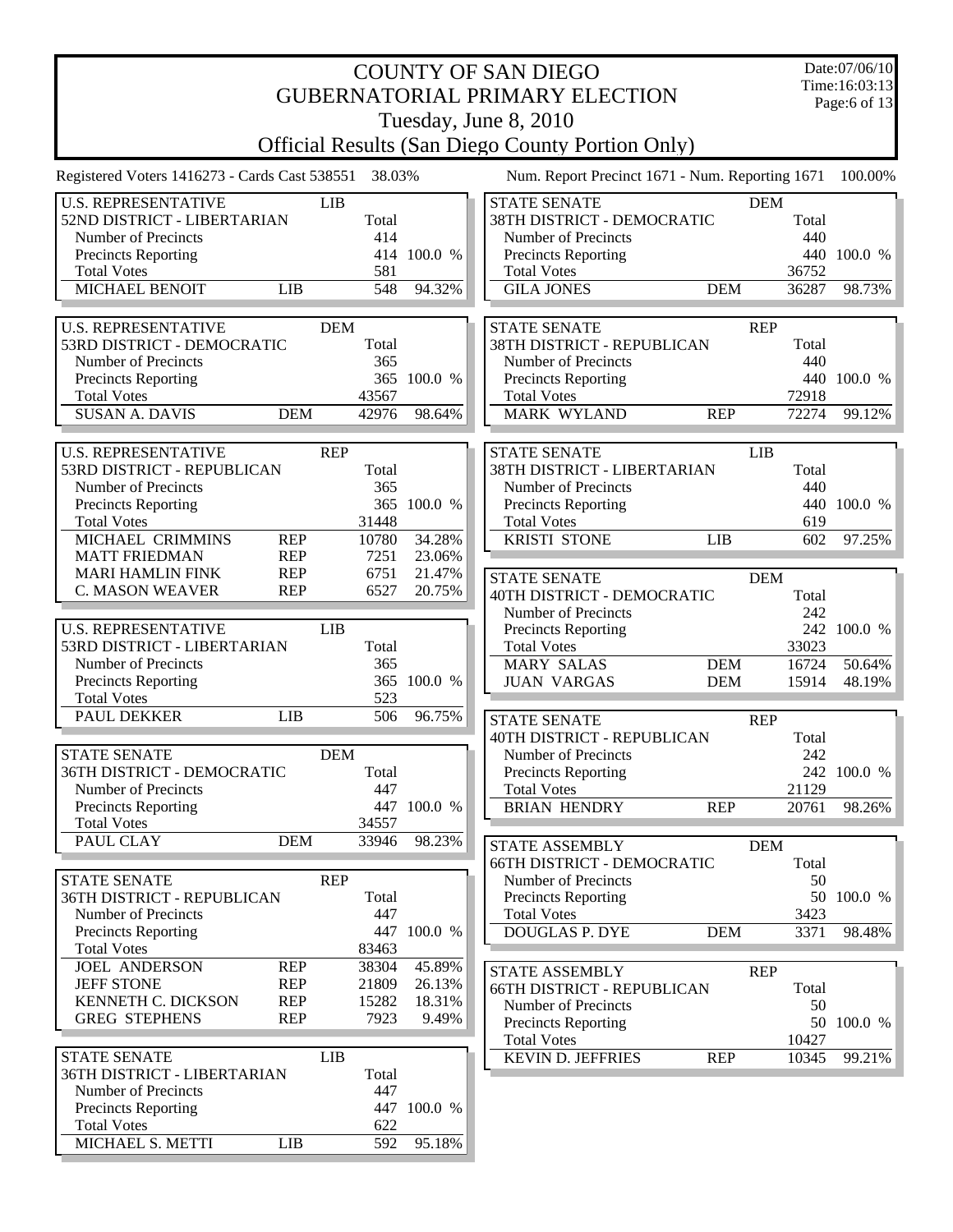| <b>COUNTY OF SAN DIEGO</b><br><b>GUBERNATORIAL PRIMARY ELECTION</b>                                                                                                                                                                       |                                                                                                                                                                                                                                                                    |                            |  |  |  |  |  |  |
|-------------------------------------------------------------------------------------------------------------------------------------------------------------------------------------------------------------------------------------------|--------------------------------------------------------------------------------------------------------------------------------------------------------------------------------------------------------------------------------------------------------------------|----------------------------|--|--|--|--|--|--|
| <b>Official Results (San Diego County Portion Only)</b>                                                                                                                                                                                   | Tuesday, June 8, 2010                                                                                                                                                                                                                                              |                            |  |  |  |  |  |  |
| Registered Voters 1416273 - Cards Cast 538551<br>38.03%                                                                                                                                                                                   | Num. Report Precinct 1671 - Num. Reporting 1671<br>100.00%                                                                                                                                                                                                         |                            |  |  |  |  |  |  |
| <b>STATE ASSEMBLY</b><br><b>DEM</b><br>Total<br>73RD DISTRICT - DEMOCRATIC<br>Number of Precincts<br>77<br>77<br>100.0 %<br>Precincts Reporting<br><b>Total Votes</b><br>8256<br><b>JUDY JONES</b><br><b>DEM</b><br>99.06%<br>8178        | <b>STATE ASSEMBLY</b><br><b>LIB</b><br>75TH DISTRICT - LIBERTARIAN<br>Total<br>307<br>Number of Precincts<br>307<br>100.0 %<br>Precincts Reporting<br>390<br><b>Total Votes</b><br><b>CHRIS CHADWICK</b><br>378<br><b>LIB</b>                                      | 96.92%                     |  |  |  |  |  |  |
| <b>STATE ASSEMBLY</b><br><b>REP</b><br>73RD DISTRICT - REPUBLICAN<br>Total<br>Number of Precincts<br>77<br>77<br>100.0 %<br>Precincts Reporting<br>12498<br><b>Total Votes</b><br><b>DIANE L. HARKEY</b><br><b>REP</b><br>12347<br>98.79% | <b>STATE ASSEMBLY</b><br><b>DEM</b><br>76TH DISTRICT - DEMOCRATIC<br>Total<br>270<br>Number of Precincts<br>270 100.0 %<br>Precincts Reporting<br>31775<br><b>Total Votes</b><br>TONI ATKINS<br>31353<br><b>DEM</b>                                                | 98.67%                     |  |  |  |  |  |  |
| <b>STATE ASSEMBLY</b><br><b>DEM</b><br>74TH DISTRICT - DEMOCRATIC<br>Total<br>Number of Precincts<br>267<br>267 100.0 %<br>Precincts Reporting<br><b>Total Votes</b><br>22509<br><b>CRYSTAL CRAWFORD</b><br><b>DEM</b><br>22300<br>99.07% | <b>STATE ASSEMBLY</b><br><b>REP</b><br>76TH DISTRICT - REPUBLICAN<br>Total<br>Number of Precincts<br>270<br>Precincts Reporting<br>270<br>100.0 %<br><b>Total Votes</b><br>24638<br>RALPH DENNEY<br><b>REP</b><br>11316<br>THOMAS WARSCHAUER<br><b>REP</b><br>7059 | 45.93%<br>28.65%           |  |  |  |  |  |  |
| <b>STATE ASSEMBLY</b><br><b>REP</b><br>74TH DISTRICT - REPUBLICAN<br>Total<br>Number of Precincts<br>267<br>267 100.0 %<br>Precincts Reporting<br><b>Total Votes</b><br>40900<br><b>MARTIN GARRICK</b><br><b>REP</b><br>99.12%<br>40542   | <b>REP</b><br>6128<br>24.87%<br><b>NAOMI BAR LEV</b><br><b>STATE ASSEMBLY</b><br><b>LIB</b><br>Total<br>76TH DISTRICT - LIBERTARIAN<br>270<br>Number of Precincts<br>270<br>100.0 %<br><b>Precincts Reporting</b><br><b>Total Votes</b><br>436                     |                            |  |  |  |  |  |  |
| <b>STATE ASSEMBLY</b><br><b>LIB</b><br>74TH DISTRICT - LIBERTARIAN<br>Total<br>267<br>Number of Precincts<br><b>Precincts Reporting</b><br>267 100.0 %<br>374<br><b>Total Votes</b><br>PAUL KING<br><b>LIB</b><br>98.40%<br>368           | <b>DANIEL H. BAEHR</b><br><b>LIB</b><br>421<br><b>STATE ASSEMBLY</b><br><b>DEM</b><br>77TH DISTRICT - DEMOCRATIC<br>Total<br>266<br>Number of Precincts<br>Precincts Reporting<br>266 100.0 %<br><b>Total Votes</b><br>20415                                       | 96.56%                     |  |  |  |  |  |  |
| <b>STATE ASSEMBLY</b><br><b>DEM</b><br>75TH DISTRICT - DEMOCRATIC<br>Total<br>Number of Precincts<br>307<br>307 100.0 %<br><b>Precincts Reporting</b><br><b>Total Votes</b><br>22559<br>PAUL R. GARVER<br><b>DEM</b><br>22340<br>99.03%   | <b>MARK HANSON</b><br><b>DEM</b><br>20048<br>STATE ASSEMBLY<br><b>REP</b><br>Total<br>77TH DISTRICT - REPUBLICAN<br>266<br>Number of Precincts<br>Precincts Reporting<br>266 100.0 %<br>46938<br><b>Total Votes</b>                                                | 98.20%                     |  |  |  |  |  |  |
| <b>REP</b><br>STATE ASSEMBLY<br>Total<br>75TH DISTRICT - REPUBLICAN<br>307<br>Number of Precincts<br>307 100.0 %<br>Precincts Reporting<br>42235<br><b>Total Votes</b><br><b>NATHAN FLETCHER</b><br><b>REP</b><br>99.11%<br>41861         | <b>BRIAN JONES</b><br><b>REP</b><br>20156<br><b>REP</b><br><b>BILL WELLS</b><br>13411<br><b>CHRISTINE RUBIN</b><br><b>REP</b><br>13265<br>LIB<br>STATE ASSEMBLY<br>77TH DISTRICT - LIBERTARIAN<br>Total                                                            | 42.94%<br>28.57%<br>28.26% |  |  |  |  |  |  |
|                                                                                                                                                                                                                                           | Number of Precincts<br>266<br>Precincts Reporting<br>266 100.0 %<br><b>Total Votes</b><br>362<br>RICHARD BELITZ<br><b>LIB</b><br>348                                                                                                                               | 96.13%                     |  |  |  |  |  |  |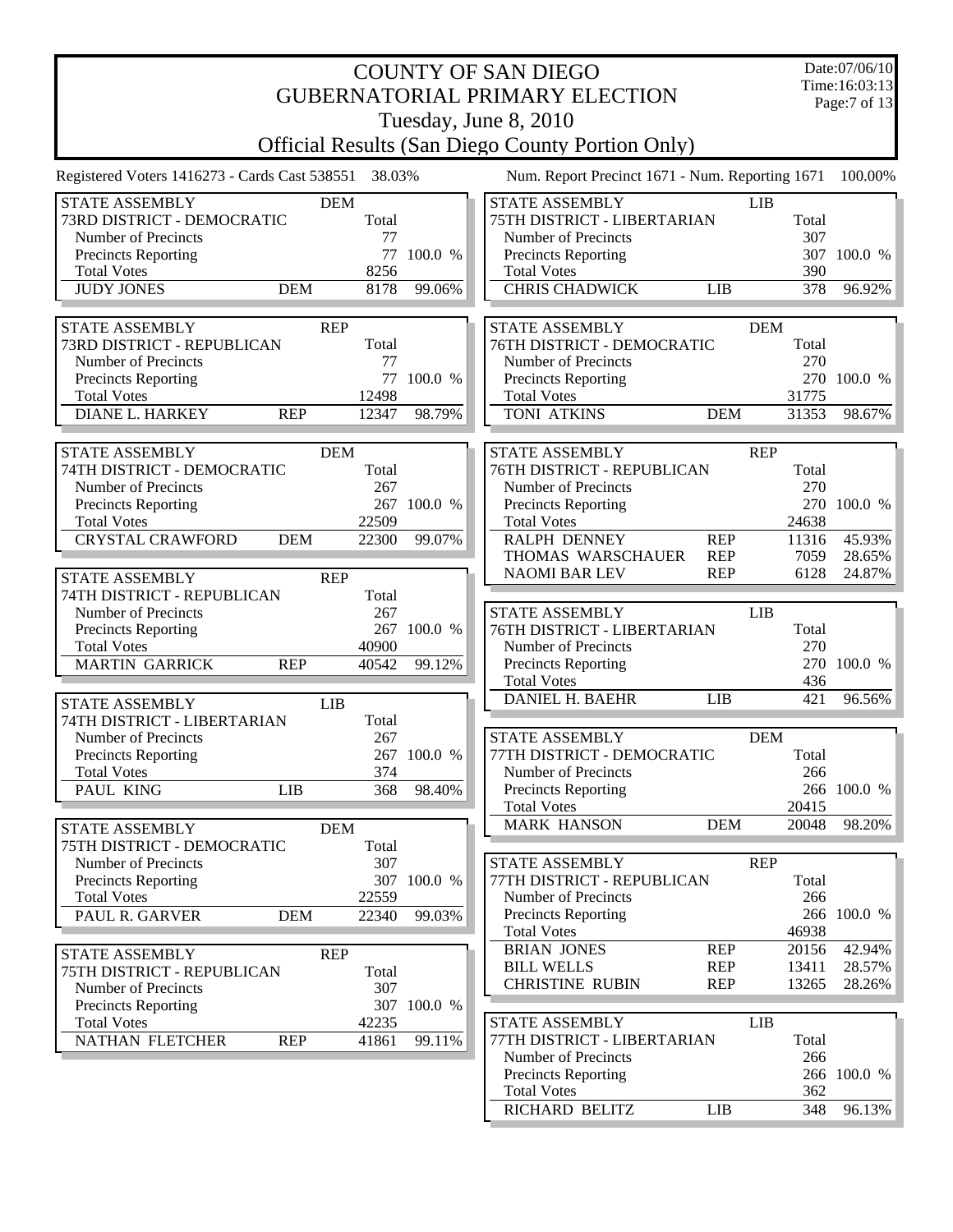| <b>COUNTY OF SAN DIEGO</b>                    |            |            |             |                                                         |            |            |                               |  |  |
|-----------------------------------------------|------------|------------|-------------|---------------------------------------------------------|------------|------------|-------------------------------|--|--|
|                                               |            |            |             | <b>GUBERNATORIAL PRIMARY ELECTION</b>                   |            |            | Time:16:03:13<br>Page:8 of 13 |  |  |
|                                               |            |            |             | Tuesday, June 8, 2010                                   |            |            |                               |  |  |
|                                               |            |            |             | <b>Official Results (San Diego County Portion Only)</b> |            |            |                               |  |  |
| Registered Voters 1416273 - Cards Cast 538551 |            | 38.03%     |             | Num. Report Precinct 1671 - Num. Reporting 1671         |            |            | 100.00%                       |  |  |
| <b>STATE ASSEMBLY</b>                         |            | <b>DEM</b> |             | REPUBLICAN CENTRAL COMM                                 |            | <b>REP</b> |                               |  |  |
| 78TH DISTRICT - DEMOCRATIC                    |            | Total      |             | 73RD ASSEMBLY DIST.                                     |            | Total      |                               |  |  |
| Number of Precincts                           |            | 266        |             | Number of Precincts                                     |            | 77         |                               |  |  |
| <b>Precincts Reporting</b>                    |            |            | 266 100.0 % | <b>Precincts Reporting</b>                              |            | 77         | 100.0 %                       |  |  |
| <b>Total Votes</b>                            |            | 28968      |             | <b>Total Votes</b>                                      |            | 49090      |                               |  |  |
| <b>MARTY BLOCK</b>                            | <b>DEM</b> | 28559      | 98.59%      | <b>JACK FELLER</b>                                      | <b>REP</b> | 8563       | 17.44%                        |  |  |
|                                               |            |            |             | JEROME M. KERN                                          | <b>REP</b> | 8132       | 16.57%                        |  |  |
| STATE ASSEMBLY                                |            | <b>REP</b> |             | <b>GARY FELIEN</b>                                      | <b>REP</b> | 7808       | 15.91%                        |  |  |
| 78TH DISTRICT - REPUBLICAN                    |            | Total      |             | <b>BEN SULLIVAN</b>                                     | <b>REP</b> | 6571       | 13.39%                        |  |  |
| Number of Precincts                           |            | 266        |             | <b>TIA BALLARD</b>                                      | <b>REP</b> | 6126       | 12.48%                        |  |  |
| <b>Precincts Reporting</b>                    |            |            | 266 100.0 % | <b>TOM GARCIA</b>                                       | <b>REP</b> | 6005       | 12.23%                        |  |  |
| <b>Total Votes</b>                            |            | 26248      |             | <b>JEFFREY KEYS</b>                                     | <b>REP</b> | 5633       | 11.47%                        |  |  |
| <b>RICK L. POWELL</b>                         | <b>REP</b> | 15126      | 57.63%      |                                                         |            |            |                               |  |  |
| <b>EMMA TURNER</b>                            | <b>REP</b> | 10971      | 41.80%      | DEMOCRATIC CENTRAL COMM                                 |            | <b>DEM</b> |                               |  |  |
|                                               |            |            |             | 75TH ASSEMBLY DIST.                                     |            | Total      |                               |  |  |
| <b>STATE ASSEMBLY</b>                         |            | <b>DEM</b> |             | Number of Precincts                                     |            | 307        |                               |  |  |
| 79TH DISTRICT - DEMOCRATIC                    |            | Total      |             | <b>Precincts Reporting</b>                              |            |            | 307 100.0 %                   |  |  |
| Number of Precincts                           |            | 168        |             | <b>Total Votes</b>                                      |            | 69247      |                               |  |  |
| Precincts Reporting                           |            |            | 168 100.0 % | <b>MARY C-HEISING</b>                                   | <b>DEM</b> | 11213      | 16.19%                        |  |  |
| <b>Total Votes</b>                            |            | 24183      |             | <b>OCTAVIO AGUILAR</b>                                  | <b>DEM</b> | 10761      | 15.54%                        |  |  |
| <b>BEN HUESO</b>                              | <b>DEM</b> | 11590      | 47.93%      | <b>GERRY SENDA</b>                                      | <b>DEM</b> | 10361      | 14.96%                        |  |  |
| PEARL QUINONES                                | <b>DEM</b> | 8087       | 33.44%      | <b>DEREK CASADY</b>                                     | <b>DEM</b> | 10303      | 14.88%                        |  |  |
| <b>JACK DOYLE</b>                             | <b>DEM</b> | 4398       | 18.19%      | <b>ANTHONY SAAVEDRA</b>                                 | <b>DEM</b> | 10079      | 14.56%                        |  |  |
|                                               |            |            |             | PHYLLIS S. MC GRATH                                     | <b>DEM</b> | 9428       | 13.62%                        |  |  |
|                                               |            |            |             | ESTEVAN MONTEMAYOR DEM                                  |            | 6569       | 9.49%                         |  |  |
| <b>STATE ASSEMBLY</b>                         |            | <b>REP</b> |             |                                                         |            |            |                               |  |  |
| 79TH DISTRICT - REPUBLICAN                    |            | Total      |             | REPUBLICAN CENTRAL COMM                                 |            | <b>REP</b> |                               |  |  |
| Number of Precincts                           |            | 168        |             | 75TH ASSEMBLY DIST.                                     |            | Total      |                               |  |  |
| Precincts Reporting                           |            |            | 168 100.0 % | Number of Precincts                                     |            | 307        |                               |  |  |
| <b>Total Votes</b>                            |            | 13151      |             | <b>Precincts Reporting</b>                              |            |            | 307 100.0 %                   |  |  |
| <b>DERRICK ROACH</b>                          | <b>REP</b> | 12870      | 97.86%      | <b>Total Votes</b>                                      |            | 150715     |                               |  |  |
|                                               |            |            |             | TONY KRVARIC                                            | <b>REP</b> | 18255      | 12.11%                        |  |  |
| REPUBLICAN CENTRAL COMM                       |            | <b>REP</b> |             | RANDY BERHOLTZ                                          | <b>REP</b> | 14048      | 9.32%                         |  |  |
| 66TH ASSEMBLY DIST.                           |            | Total      |             | T. J. ZANE                                              | <b>REP</b> | 13960      | 9.26%                         |  |  |
| Number of Precincts                           |            | 50         |             | <b>JULIO DEGUZMAN JR</b>                                | <b>REP</b> | 13547      | 8.99%                         |  |  |
| <b>Precincts Reporting</b>                    |            |            | 50 100.0 %  | <b>DAN SUMMERS</b>                                      | <b>REP</b> | 12587      | 8.35%                         |  |  |
| <b>Total Votes</b>                            |            | 39434      |             | <b>JEANNIE FOULKROD</b>                                 | <b>REP</b> | 12577      | 8.34%                         |  |  |
| KEITH BATTLE                                  | <b>REP</b> | 6123       | 15.53%      | <b>ANDREW SKALE</b>                                     | <b>REP</b> | 12398      | 8.23%                         |  |  |
| ERNEST DRONENBURG                             | <b>REP</b> | 6089       | 15.44%      | <b>CLINTON SOFFER</b>                                   | <b>REP</b> | 12088      | 8.02%                         |  |  |
| <b>KEITH SIMPSON</b>                          | <b>REP</b> | 4978       | 12.62%      | THOMAS J. SPINELLI                                      | <b>REP</b> | 11736      | 7.79%                         |  |  |
| SHAWNEEN BURDICK                              | <b>REP</b> | 4587       | 11.63%      | MICHAEL M. ROSEN                                        | <b>REP</b> | 10675      | 7.08%                         |  |  |
| PATRICIA C. NEWMAN                            | <b>REP</b> | 4137       | 10.49%      | ANTHONY L. PORRELLO                                     | <b>REP</b> | 10227      | 6.79%                         |  |  |
| <b>MICHAEL STRAIN</b>                         | <b>REP</b> | 3728       | 9.45%       | <b>DEBRA CAPELO</b>                                     | <b>REP</b> | 8248       | 5.47%                         |  |  |

MICHAEL STRAIN REP 3728 9.45% THOMAS J. FRANCL REP 3634 9.22%<br>CLAIRE PLOTNER REP 3537 8.97%

ARACELIA VILA REP 2549 6.46%

CLAIRE PLOTNER REP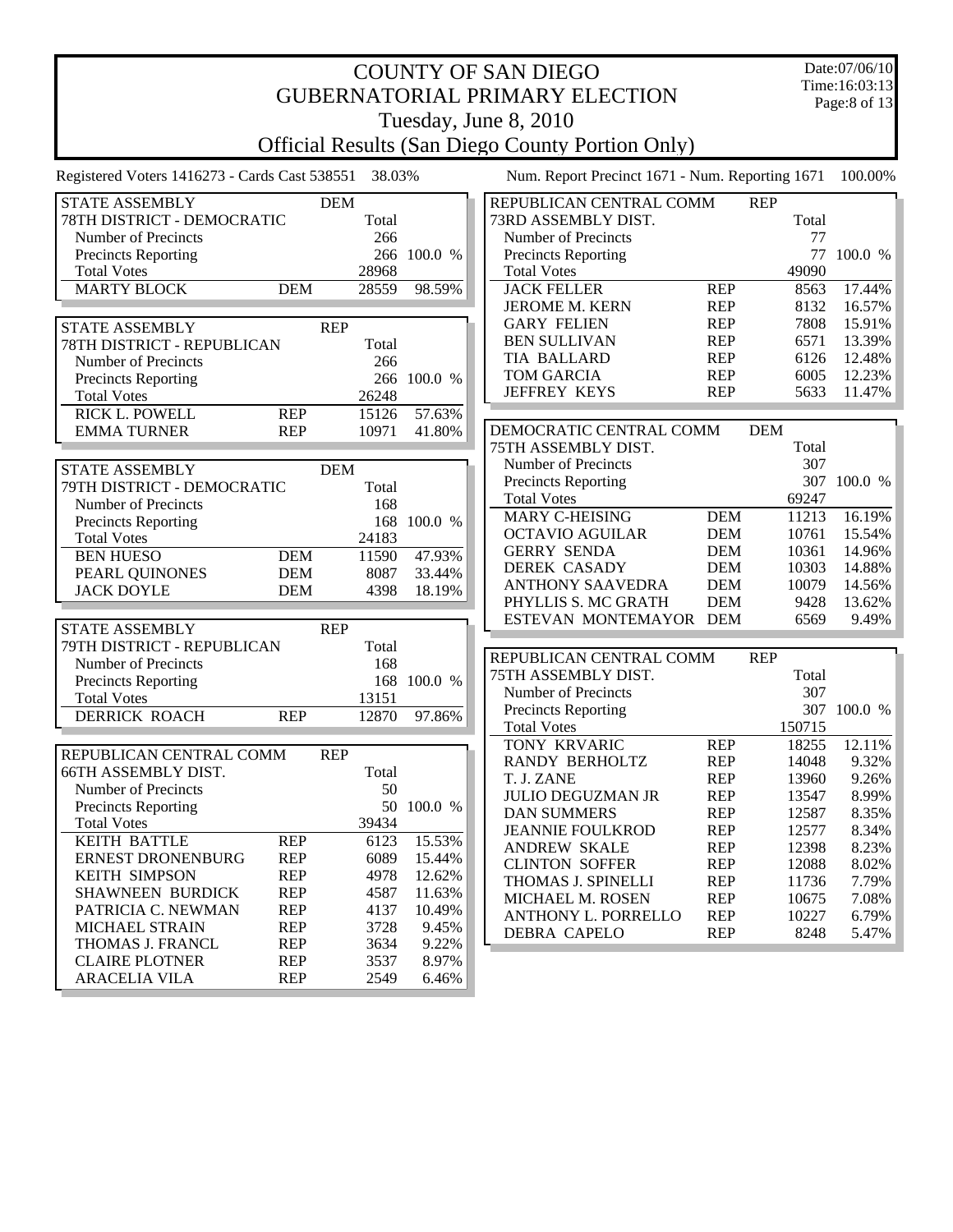| <b>COUNTY OF SAN DIEGO</b><br><b>GUBERNATORIAL PRIMARY ELECTION</b> |                          |                     |                |                                                                                  |                          |                     |                  |  |
|---------------------------------------------------------------------|--------------------------|---------------------|----------------|----------------------------------------------------------------------------------|--------------------------|---------------------|------------------|--|
|                                                                     |                          |                     |                | Tuesday, June 8, 2010<br><b>Official Results (San Diego County Portion Only)</b> |                          |                     |                  |  |
| Registered Voters 1416273 - Cards Cast 538551 38.03%                |                          |                     |                | Num. Report Precinct 1671 - Num. Reporting 1671                                  |                          |                     | 100.00%          |  |
| DEMOCRATIC CENTRAL COMM<br>76TH ASSEMBLY DIST.                      |                          | <b>DEM</b><br>Total |                | DEMOCRATIC CENTRAL COMM<br>78TH ASSEMBLY DIST.                                   |                          | <b>DEM</b><br>Total |                  |  |
| Number of Precincts                                                 |                          | 270                 |                | Number of Precincts                                                              |                          | 266                 |                  |  |
| <b>Precincts Reporting</b>                                          |                          |                     | 270 100.0 %    | <b>Precincts Reporting</b>                                                       |                          |                     | 266 100.0 %      |  |
| <b>Total Votes</b>                                                  |                          | 107830              |                | <b>Total Votes</b>                                                               |                          | 88351               |                  |  |
| <b>LORI SALDANA</b>                                                 | <b>DEM</b>               | 22763               | 21.11%         | KATHLEEN E. HARMON                                                               | <b>DEM</b>               | 14397               | 16.30%           |  |
| <b>GLORIA JOHNSON</b>                                               | <b>DEM</b>               | 11325               | 10.50%         | <b>EDUARDO REYES</b>                                                             | <b>DEM</b>               | 13107               | 14.84%           |  |
| NANCY E. MILLER                                                     | <b>DEM</b><br><b>DEM</b> | 9711<br>9506        | 9.01%<br>8.82% | <b>ERNESTO ZAMUDIO</b>                                                           | <b>DEM</b>               | 12839<br>12322      | 14.53%           |  |
| <b>MATTHEW CORRALES</b><br><b>BILL IRVINE</b>                       | <b>DEM</b>               | 8961                | 8.31%          | <b>JESSICA HAYES</b><br><b>MIKE THALLER</b>                                      | <b>DEM</b><br><b>DEM</b> | 12318               | 13.95%<br>13.94% |  |
| <b>ELEANOR A. MANG</b>                                              | <b>DEM</b>               | 8229                | 7.63%          | <b>MAGGIE ALLINGTON</b>                                                          | <b>DEM</b>               | 11811               | 13.37%           |  |
| <b>RUTH ROLLINS</b>                                                 | <b>DEM</b>               | 8072                | 7.49%          | <b>J. ERIC HEREFORD</b>                                                          | <b>DEM</b>               | 10864               | 12.30%           |  |
| <b>GAIL B. MACKLER</b>                                              | <b>DEM</b>               | 7885                | 7.31%          |                                                                                  |                          |                     |                  |  |
| <b>DANIEL SMIECHOWSKI</b>                                           | <b>DEM</b>               | 7512                | 6.97%          | REPUBLICAN CENTRAL COMM                                                          |                          | <b>REP</b>          |                  |  |
| <b>KEVIN ERIC DAVIS</b>                                             | <b>DEM</b>               | 7358                | 6.82%          | 78TH ASSEMBLY DIST.                                                              |                          | Total               |                  |  |
| <b>FRED ROGERS</b>                                                  | <b>DEM</b>               | 6082                | 5.64%          | Number of Precincts                                                              |                          | 266                 |                  |  |
|                                                                     |                          |                     |                | Precincts Reporting                                                              |                          |                     | 266 100.0 %      |  |
| REPUBLICAN CENTRAL COMM                                             |                          | <b>REP</b>          |                | <b>Total Votes</b>                                                               |                          | 89710               |                  |  |
| 76TH ASSEMBLY DIST.<br>Number of Precincts                          |                          | Total<br>270        |                | <b>BRIAN PEPIN</b>                                                               | <b>REP</b><br><b>REP</b> | 13543               | 15.10%           |  |
| <b>Precincts Reporting</b>                                          |                          |                     | 270 100.0 %    | MICHAEL MC SWEENEY<br><b>AUTUMN FRANK</b>                                        | <b>REP</b>               | 12923<br>12424      | 14.41%<br>13.85% |  |
| <b>Total Votes</b>                                                  |                          | 91532               |                | TIFFANY VINSON LEAL                                                              | <b>REP</b>               | 11868               | 13.23%           |  |
| MATTHEW DONNELLAN                                                   | <b>REP</b>               | 9515                | 10.40%         | <b>MARK RAWLINS</b>                                                              | <b>REP</b>               | 11484               | 12.80%           |  |
| <b>HARRISON C. BARTLETT</b>                                         | <b>REP</b>               | 9207                | 10.06%         | MYSSIE MC CANN                                                                   | <b>REP</b>               | 11395               | 12.70%           |  |
| MICHAEL CRIMMINS                                                    | <b>REP</b>               | 8562                | 9.35%          | RICHARD E. PREUSS                                                                | <b>REP</b>               | 8070                | 9.00%            |  |
| SANDY J. ARELLANO                                                   | <b>REP</b>               | 8486                | 9.27%          | ANDREW VALENCIA                                                                  | <b>REP</b>               | 7536                | 8.40%            |  |
| RALPH DENNEY                                                        | <b>REP</b>               | 7473                | 8.16%          |                                                                                  |                          |                     |                  |  |
| <b>KIM TRAN</b>                                                     | <b>REP</b>               | 6565                | 7.17%          | REPUBLICAN CENTRAL COMM                                                          |                          | <b>REP</b>          |                  |  |
| <b>DAN HOLSTEIN</b><br>TOM MITCHELL                                 | <b>REP</b><br><b>REP</b> | 6433<br>6283        | 7.03%<br>6.86% | 79TH ASSEMBLY DIST.                                                              |                          | Total               |                  |  |
| <b>JOHN WOODRUM</b>                                                 | <b>REP</b>               | 6005                | 6.56%          | Number of Precincts                                                              |                          | 168                 |                  |  |
| <b>RYAN TRABUCO</b>                                                 | <b>REP</b>               | 5494                | 6.00%          | <b>Precincts Reporting</b>                                                       |                          | 56233               | 168 100.0 %      |  |
| <b>FELIPE MONROIG</b>                                               | <b>REP</b>               | 5475                | 5.98%          | <b>Total Votes</b><br><b>BRIANA BILBRAY</b>                                      | <b>REP</b>               | 8402                | 14.94%           |  |
| <b>ROBERT SUTTON</b>                                                | <b>REP</b>               | 4455                | 4.87%          | <b>WILLIAM MC LEROY</b>                                                          | <b>REP</b>               | 5187                | 9.22%            |  |
| <b>ROBERT MOREY</b>                                                 | <b>REP</b>               | 3838                | 4.19%          | <b>DERRICK ROACH</b>                                                             | <b>REP</b>               | 4990                | 8.87%            |  |
| <b>C. MASON WEAVER</b>                                              | <b>REP</b>               | 3385                | 3.70%          | <b>JEAN ROESCH</b>                                                               | <b>REP</b>               | 4877                | 8.67%            |  |
|                                                                     |                          |                     |                | <b>RUSS HALL</b>                                                                 | <b>REP</b>               | 4176                | 7.43%            |  |
| REPUBLICAN CENTRAL COMM                                             |                          | <b>REP</b>          |                | ROBERT E. WILLIAMS                                                               | <b>REP</b>               | 3974                | 7.07%            |  |
| 77TH ASSEMBLY DIST.                                                 |                          | Total               |                | <b>SHERYL J. ROSANDER</b>                                                        | <b>REP</b>               | 3905                | 6.94%            |  |
| Number of Precincts                                                 |                          | 266                 | 266 100.0 %    | <b>DOUG METZ</b>                                                                 | <b>REP</b>               | 3905                | 6.94%            |  |
| <b>Precincts Reporting</b><br><b>Total Votes</b>                    |                          | 161901              |                | <b>MISTY TIENKEN</b><br><b>DONALD HAMER</b>                                      | <b>REP</b><br><b>REP</b> | 3820<br>3683        | 6.79%<br>6.55%   |  |
| <b>BILL BABER</b>                                                   | <b>REP</b>               | 18872               | 11.66%         | MEL TSIPOURIA                                                                    | <b>REP</b>               | 3666                | 6.52%            |  |
| <b>RONN HALL</b>                                                    | <b>REP</b>               | 18759               | 11.59%         | LINCOLN PICKARD                                                                  | <b>REP</b>               | 3505                | 6.23%            |  |
| <b>ORRIN KOLE</b>                                                   | <b>REP</b>               | 16922               | 10.45%         | NICHOLAS W. JENKINS                                                              | <b>REP</b>               | 2007                | 3.57%            |  |
| <b>JIM KELLY</b>                                                    | <b>REP</b>               | 16283               | 10.06%         |                                                                                  |                          |                     |                  |  |
| <b>MAGGIE ACERRA</b>                                                | <b>REP</b>               | 15620               | 9.65%          | SUPERIOR COURT - Office No. 14                                                   |                          |                     |                  |  |
| <b>RON NEHRING</b>                                                  | <b>REP</b>               | 15132               | 9.35%          |                                                                                  |                          | Total               |                  |  |
| <b>GREG STEPHENS</b>                                                | <b>REP</b>               | 15102               | 9.33%          | Number of Precincts                                                              |                          | 1671                |                  |  |
| <b>KEITH BARNETT</b>                                                | <b>REP</b>               | 13796               | 8.52%          | <b>Precincts Reporting</b>                                                       |                          |                     | 1671 100.0 %     |  |
| <b>GARY MYERS</b><br>MARY T. KAFKA                                  | <b>REP</b><br><b>REP</b> | 13505<br>9182       | 8.34%<br>5.67% | <b>Total Votes</b>                                                               |                          | 419446              |                  |  |
| SHARI L. GROCE                                                      | <b>REP</b>               | 8340                | 5.15%          | <b>LANTZ LEWIS</b>                                                               |                          | 267098              | 63.68%           |  |
|                                                                     |                          |                     |                | <b>CRAIG A. CANDELORE</b>                                                        |                          | 151066              | 36.02%           |  |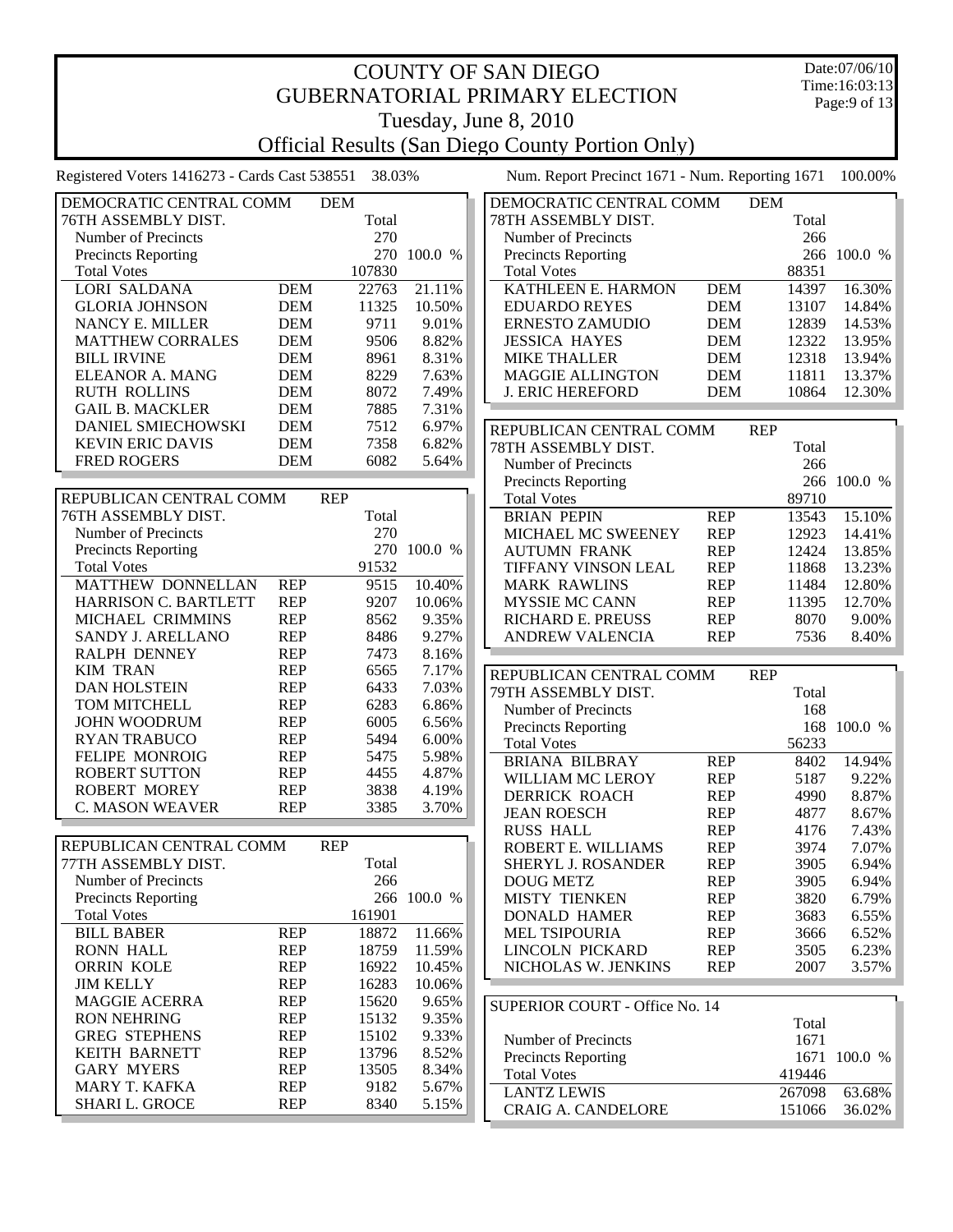| Time:16:03:13<br><b>GUBERNATORIAL PRIMARY ELECTION</b><br>Page: 10 of 13<br>Tuesday, June 8, 2010<br><b>Official Results (San Diego County Portion Only)</b><br>Registered Voters 1416273 - Cards Cast 538551 38.03%<br>Num. Report Precinct 1671 - Num. Reporting 1671<br>100.00%<br><b>SUPERIOR COURT - Office No. 20</b><br><b>COUNTY BOARD OF EDUCATION</b><br><b>3RD DISTRICT</b><br>Total<br>Total<br>331<br>Number of Precincts<br>1671<br>Number of Precincts<br><b>Precincts Reporting</b><br>1671 100.0 %<br>331 100.0 %<br>Precincts Reporting<br><b>Total Votes</b><br>412324<br><b>Total Votes</b><br>65047<br>RICHARD R. MONROY<br>38.78%<br><b>SHARON JONES</b><br>98.65%<br>159901<br>64170<br>JIM MILLER, JR.<br>138274<br>33.54%<br>STEPHEN P. CLARK<br>112943<br>27.39%<br>COUNTY BOARD OF EDUCATION<br><b>5TH DISTRICT</b><br>Total<br>SUPERIOR COURT - Office No. 21<br>Number of Precincts<br>355<br>355 100.0 %<br>Total<br><b>Precincts Reporting</b><br>Number of Precincts<br>1671<br><b>Total Votes</b><br>82083<br>Precincts Reporting<br>1671 100.0 %<br><b>SUSAN HARTLEY</b><br>81216<br>98.94%<br>412302<br><b>Total Votes</b><br>ROBERT C. LONGSTRETH<br>264912<br>64.25%<br>SAN DIEGO COM COLLEGE<br><b>BILL TRASK</b><br>146111<br>35.44%<br><b>DISTRICT A</b><br>Total<br>Number of Precincts<br>140<br><b>SUPERIOR COURT - Office No. 27</b><br>140 100.0 %<br>Precincts Reporting<br>28020<br>Total<br><b>Total Votes</b><br>Number of Precincts<br>1671<br><b>MARIA NIETO SENOUR</b><br>27698<br>98.85%<br>1671 100.0 %<br>Precincts Reporting<br><b>Total Votes</b><br>406595<br>SAN DIEGO COM COLLEGE<br>DE ANN SALCIDO<br>238214<br>58.59%<br><b>DISTRICT C</b><br>Total<br>HAROLD COLEMAN, JR.<br>165790<br>40.78%<br>Number of Precincts<br>130<br>130 100.0 %<br><b>Precincts Reporting</b><br>SUPERIOR COURT - Office No. 34<br><b>Total Votes</b><br>26295<br>Total<br><b>RICH GROSCH</b><br>25963<br>98.74%<br>Number of Precincts<br>1671<br>Precincts Reporting<br>1671 100.0 %<br>SAN DIEGO COM COLLEGE<br><b>Total Votes</b><br>410078<br><b>DISTRICT E</b><br>Total<br><b>JOEL R. WOHLFEIL</b><br>255707<br>62.36%<br>Number of Precincts<br>92<br><b>LARRY "JAKE" KINCAID</b><br>37.34%<br>153137<br>92 100.0 %<br>Precincts Reporting<br><b>Total Votes</b><br>13413<br><b>STATE SUPT. OF</b><br>PETER M. ZSCHIESCHE<br>13194<br>98.37%<br>Total<br>PUBLIC INSTRUCTION<br>Number of Precincts<br>1671<br>SAN DIEGO UNIFIED SCHOOL<br>1671 100.0 %<br><b>Precincts Reporting</b><br><b>DISTRICT B</b><br>Total<br>402796<br><b>Total Votes</b><br>Number of Precincts<br>141<br><b>LARRY ACEVES</b><br>23.29%<br>93824<br>141 100.0 %<br><b>Precincts Reporting</b><br>TOM TORLAKSON<br>14.57%<br>58677<br>37043<br><b>Total Votes</b><br><b>GLORIA ROMERO</b><br>57736<br>14.33%<br><b>KEVIN BEISER</b><br>38.73%<br>14346<br>36419<br>LYDIA A. GUTIERREZ<br>9.04%<br><b>STEVE ROSEN</b><br>11452<br>30.92%<br>31462<br>DIANE A. LENNING<br>7.81%<br>30.18%<br>KATHERINE NAKAMURA<br>11181<br><b>KAREN BLAKE</b><br>28896<br>7.17%<br>28428<br>7.06%<br><b>GRANT MCMICKEN</b><br>SAN DIEGO UNIFIED SCHOOL<br>19786<br>4.91%<br>ALEXIA L. DELIGIANNI<br>DISTRICT C<br>Total<br>DANIEL M. NUSBAUM<br>19184<br>4.76%<br>Number of Precincts<br>143<br>13369<br>3.32%<br>HENRY WILLIAMS, JR.<br><b>Precincts Reporting</b><br>143 100.0 %<br><b>LEONARD JAMES MARTIN</b><br>10825<br>2.69%<br><b>Total Votes</b><br>34069<br>2979<br><b>FAARAX SHEIKH-NOOR</b><br>0.74%<br>43.15%<br>JOHN DE BECK<br>14700<br><b>SCOTT BARNETT</b><br>13835<br>40.61%<br>MICHELLE R. CRISCI<br>5459<br>16.02% |  | <b>COUNTY OF SAN DIEGO</b> | Date:07/06/10 |
|-------------------------------------------------------------------------------------------------------------------------------------------------------------------------------------------------------------------------------------------------------------------------------------------------------------------------------------------------------------------------------------------------------------------------------------------------------------------------------------------------------------------------------------------------------------------------------------------------------------------------------------------------------------------------------------------------------------------------------------------------------------------------------------------------------------------------------------------------------------------------------------------------------------------------------------------------------------------------------------------------------------------------------------------------------------------------------------------------------------------------------------------------------------------------------------------------------------------------------------------------------------------------------------------------------------------------------------------------------------------------------------------------------------------------------------------------------------------------------------------------------------------------------------------------------------------------------------------------------------------------------------------------------------------------------------------------------------------------------------------------------------------------------------------------------------------------------------------------------------------------------------------------------------------------------------------------------------------------------------------------------------------------------------------------------------------------------------------------------------------------------------------------------------------------------------------------------------------------------------------------------------------------------------------------------------------------------------------------------------------------------------------------------------------------------------------------------------------------------------------------------------------------------------------------------------------------------------------------------------------------------------------------------------------------------------------------------------------------------------------------------------------------------------------------------------------------------------------------------------------------------------------------------------------------------------------------------------------------------------------------------------------------------------------------------------------------------------------------------------------------------------------------------------------------------------------------------------------------------------------------------------------------------------------------------------------------------------------------------------------------------------------------------------------------------------------------------------------------------------------------------------------------------------------------------------------------------------------------------------------------------------------------|--|----------------------------|---------------|
|                                                                                                                                                                                                                                                                                                                                                                                                                                                                                                                                                                                                                                                                                                                                                                                                                                                                                                                                                                                                                                                                                                                                                                                                                                                                                                                                                                                                                                                                                                                                                                                                                                                                                                                                                                                                                                                                                                                                                                                                                                                                                                                                                                                                                                                                                                                                                                                                                                                                                                                                                                                                                                                                                                                                                                                                                                                                                                                                                                                                                                                                                                                                                                                                                                                                                                                                                                                                                                                                                                                                                                                                                                                 |  |                            |               |
|                                                                                                                                                                                                                                                                                                                                                                                                                                                                                                                                                                                                                                                                                                                                                                                                                                                                                                                                                                                                                                                                                                                                                                                                                                                                                                                                                                                                                                                                                                                                                                                                                                                                                                                                                                                                                                                                                                                                                                                                                                                                                                                                                                                                                                                                                                                                                                                                                                                                                                                                                                                                                                                                                                                                                                                                                                                                                                                                                                                                                                                                                                                                                                                                                                                                                                                                                                                                                                                                                                                                                                                                                                                 |  |                            |               |
|                                                                                                                                                                                                                                                                                                                                                                                                                                                                                                                                                                                                                                                                                                                                                                                                                                                                                                                                                                                                                                                                                                                                                                                                                                                                                                                                                                                                                                                                                                                                                                                                                                                                                                                                                                                                                                                                                                                                                                                                                                                                                                                                                                                                                                                                                                                                                                                                                                                                                                                                                                                                                                                                                                                                                                                                                                                                                                                                                                                                                                                                                                                                                                                                                                                                                                                                                                                                                                                                                                                                                                                                                                                 |  |                            |               |
|                                                                                                                                                                                                                                                                                                                                                                                                                                                                                                                                                                                                                                                                                                                                                                                                                                                                                                                                                                                                                                                                                                                                                                                                                                                                                                                                                                                                                                                                                                                                                                                                                                                                                                                                                                                                                                                                                                                                                                                                                                                                                                                                                                                                                                                                                                                                                                                                                                                                                                                                                                                                                                                                                                                                                                                                                                                                                                                                                                                                                                                                                                                                                                                                                                                                                                                                                                                                                                                                                                                                                                                                                                                 |  |                            |               |
|                                                                                                                                                                                                                                                                                                                                                                                                                                                                                                                                                                                                                                                                                                                                                                                                                                                                                                                                                                                                                                                                                                                                                                                                                                                                                                                                                                                                                                                                                                                                                                                                                                                                                                                                                                                                                                                                                                                                                                                                                                                                                                                                                                                                                                                                                                                                                                                                                                                                                                                                                                                                                                                                                                                                                                                                                                                                                                                                                                                                                                                                                                                                                                                                                                                                                                                                                                                                                                                                                                                                                                                                                                                 |  |                            |               |
|                                                                                                                                                                                                                                                                                                                                                                                                                                                                                                                                                                                                                                                                                                                                                                                                                                                                                                                                                                                                                                                                                                                                                                                                                                                                                                                                                                                                                                                                                                                                                                                                                                                                                                                                                                                                                                                                                                                                                                                                                                                                                                                                                                                                                                                                                                                                                                                                                                                                                                                                                                                                                                                                                                                                                                                                                                                                                                                                                                                                                                                                                                                                                                                                                                                                                                                                                                                                                                                                                                                                                                                                                                                 |  |                            |               |
|                                                                                                                                                                                                                                                                                                                                                                                                                                                                                                                                                                                                                                                                                                                                                                                                                                                                                                                                                                                                                                                                                                                                                                                                                                                                                                                                                                                                                                                                                                                                                                                                                                                                                                                                                                                                                                                                                                                                                                                                                                                                                                                                                                                                                                                                                                                                                                                                                                                                                                                                                                                                                                                                                                                                                                                                                                                                                                                                                                                                                                                                                                                                                                                                                                                                                                                                                                                                                                                                                                                                                                                                                                                 |  |                            |               |
|                                                                                                                                                                                                                                                                                                                                                                                                                                                                                                                                                                                                                                                                                                                                                                                                                                                                                                                                                                                                                                                                                                                                                                                                                                                                                                                                                                                                                                                                                                                                                                                                                                                                                                                                                                                                                                                                                                                                                                                                                                                                                                                                                                                                                                                                                                                                                                                                                                                                                                                                                                                                                                                                                                                                                                                                                                                                                                                                                                                                                                                                                                                                                                                                                                                                                                                                                                                                                                                                                                                                                                                                                                                 |  |                            |               |
|                                                                                                                                                                                                                                                                                                                                                                                                                                                                                                                                                                                                                                                                                                                                                                                                                                                                                                                                                                                                                                                                                                                                                                                                                                                                                                                                                                                                                                                                                                                                                                                                                                                                                                                                                                                                                                                                                                                                                                                                                                                                                                                                                                                                                                                                                                                                                                                                                                                                                                                                                                                                                                                                                                                                                                                                                                                                                                                                                                                                                                                                                                                                                                                                                                                                                                                                                                                                                                                                                                                                                                                                                                                 |  |                            |               |
|                                                                                                                                                                                                                                                                                                                                                                                                                                                                                                                                                                                                                                                                                                                                                                                                                                                                                                                                                                                                                                                                                                                                                                                                                                                                                                                                                                                                                                                                                                                                                                                                                                                                                                                                                                                                                                                                                                                                                                                                                                                                                                                                                                                                                                                                                                                                                                                                                                                                                                                                                                                                                                                                                                                                                                                                                                                                                                                                                                                                                                                                                                                                                                                                                                                                                                                                                                                                                                                                                                                                                                                                                                                 |  |                            |               |
|                                                                                                                                                                                                                                                                                                                                                                                                                                                                                                                                                                                                                                                                                                                                                                                                                                                                                                                                                                                                                                                                                                                                                                                                                                                                                                                                                                                                                                                                                                                                                                                                                                                                                                                                                                                                                                                                                                                                                                                                                                                                                                                                                                                                                                                                                                                                                                                                                                                                                                                                                                                                                                                                                                                                                                                                                                                                                                                                                                                                                                                                                                                                                                                                                                                                                                                                                                                                                                                                                                                                                                                                                                                 |  |                            |               |
|                                                                                                                                                                                                                                                                                                                                                                                                                                                                                                                                                                                                                                                                                                                                                                                                                                                                                                                                                                                                                                                                                                                                                                                                                                                                                                                                                                                                                                                                                                                                                                                                                                                                                                                                                                                                                                                                                                                                                                                                                                                                                                                                                                                                                                                                                                                                                                                                                                                                                                                                                                                                                                                                                                                                                                                                                                                                                                                                                                                                                                                                                                                                                                                                                                                                                                                                                                                                                                                                                                                                                                                                                                                 |  |                            |               |
|                                                                                                                                                                                                                                                                                                                                                                                                                                                                                                                                                                                                                                                                                                                                                                                                                                                                                                                                                                                                                                                                                                                                                                                                                                                                                                                                                                                                                                                                                                                                                                                                                                                                                                                                                                                                                                                                                                                                                                                                                                                                                                                                                                                                                                                                                                                                                                                                                                                                                                                                                                                                                                                                                                                                                                                                                                                                                                                                                                                                                                                                                                                                                                                                                                                                                                                                                                                                                                                                                                                                                                                                                                                 |  |                            |               |
|                                                                                                                                                                                                                                                                                                                                                                                                                                                                                                                                                                                                                                                                                                                                                                                                                                                                                                                                                                                                                                                                                                                                                                                                                                                                                                                                                                                                                                                                                                                                                                                                                                                                                                                                                                                                                                                                                                                                                                                                                                                                                                                                                                                                                                                                                                                                                                                                                                                                                                                                                                                                                                                                                                                                                                                                                                                                                                                                                                                                                                                                                                                                                                                                                                                                                                                                                                                                                                                                                                                                                                                                                                                 |  |                            |               |
|                                                                                                                                                                                                                                                                                                                                                                                                                                                                                                                                                                                                                                                                                                                                                                                                                                                                                                                                                                                                                                                                                                                                                                                                                                                                                                                                                                                                                                                                                                                                                                                                                                                                                                                                                                                                                                                                                                                                                                                                                                                                                                                                                                                                                                                                                                                                                                                                                                                                                                                                                                                                                                                                                                                                                                                                                                                                                                                                                                                                                                                                                                                                                                                                                                                                                                                                                                                                                                                                                                                                                                                                                                                 |  |                            |               |
|                                                                                                                                                                                                                                                                                                                                                                                                                                                                                                                                                                                                                                                                                                                                                                                                                                                                                                                                                                                                                                                                                                                                                                                                                                                                                                                                                                                                                                                                                                                                                                                                                                                                                                                                                                                                                                                                                                                                                                                                                                                                                                                                                                                                                                                                                                                                                                                                                                                                                                                                                                                                                                                                                                                                                                                                                                                                                                                                                                                                                                                                                                                                                                                                                                                                                                                                                                                                                                                                                                                                                                                                                                                 |  |                            |               |
|                                                                                                                                                                                                                                                                                                                                                                                                                                                                                                                                                                                                                                                                                                                                                                                                                                                                                                                                                                                                                                                                                                                                                                                                                                                                                                                                                                                                                                                                                                                                                                                                                                                                                                                                                                                                                                                                                                                                                                                                                                                                                                                                                                                                                                                                                                                                                                                                                                                                                                                                                                                                                                                                                                                                                                                                                                                                                                                                                                                                                                                                                                                                                                                                                                                                                                                                                                                                                                                                                                                                                                                                                                                 |  |                            |               |
|                                                                                                                                                                                                                                                                                                                                                                                                                                                                                                                                                                                                                                                                                                                                                                                                                                                                                                                                                                                                                                                                                                                                                                                                                                                                                                                                                                                                                                                                                                                                                                                                                                                                                                                                                                                                                                                                                                                                                                                                                                                                                                                                                                                                                                                                                                                                                                                                                                                                                                                                                                                                                                                                                                                                                                                                                                                                                                                                                                                                                                                                                                                                                                                                                                                                                                                                                                                                                                                                                                                                                                                                                                                 |  |                            |               |
|                                                                                                                                                                                                                                                                                                                                                                                                                                                                                                                                                                                                                                                                                                                                                                                                                                                                                                                                                                                                                                                                                                                                                                                                                                                                                                                                                                                                                                                                                                                                                                                                                                                                                                                                                                                                                                                                                                                                                                                                                                                                                                                                                                                                                                                                                                                                                                                                                                                                                                                                                                                                                                                                                                                                                                                                                                                                                                                                                                                                                                                                                                                                                                                                                                                                                                                                                                                                                                                                                                                                                                                                                                                 |  |                            |               |
|                                                                                                                                                                                                                                                                                                                                                                                                                                                                                                                                                                                                                                                                                                                                                                                                                                                                                                                                                                                                                                                                                                                                                                                                                                                                                                                                                                                                                                                                                                                                                                                                                                                                                                                                                                                                                                                                                                                                                                                                                                                                                                                                                                                                                                                                                                                                                                                                                                                                                                                                                                                                                                                                                                                                                                                                                                                                                                                                                                                                                                                                                                                                                                                                                                                                                                                                                                                                                                                                                                                                                                                                                                                 |  |                            |               |
|                                                                                                                                                                                                                                                                                                                                                                                                                                                                                                                                                                                                                                                                                                                                                                                                                                                                                                                                                                                                                                                                                                                                                                                                                                                                                                                                                                                                                                                                                                                                                                                                                                                                                                                                                                                                                                                                                                                                                                                                                                                                                                                                                                                                                                                                                                                                                                                                                                                                                                                                                                                                                                                                                                                                                                                                                                                                                                                                                                                                                                                                                                                                                                                                                                                                                                                                                                                                                                                                                                                                                                                                                                                 |  |                            |               |
|                                                                                                                                                                                                                                                                                                                                                                                                                                                                                                                                                                                                                                                                                                                                                                                                                                                                                                                                                                                                                                                                                                                                                                                                                                                                                                                                                                                                                                                                                                                                                                                                                                                                                                                                                                                                                                                                                                                                                                                                                                                                                                                                                                                                                                                                                                                                                                                                                                                                                                                                                                                                                                                                                                                                                                                                                                                                                                                                                                                                                                                                                                                                                                                                                                                                                                                                                                                                                                                                                                                                                                                                                                                 |  |                            |               |
|                                                                                                                                                                                                                                                                                                                                                                                                                                                                                                                                                                                                                                                                                                                                                                                                                                                                                                                                                                                                                                                                                                                                                                                                                                                                                                                                                                                                                                                                                                                                                                                                                                                                                                                                                                                                                                                                                                                                                                                                                                                                                                                                                                                                                                                                                                                                                                                                                                                                                                                                                                                                                                                                                                                                                                                                                                                                                                                                                                                                                                                                                                                                                                                                                                                                                                                                                                                                                                                                                                                                                                                                                                                 |  |                            |               |
|                                                                                                                                                                                                                                                                                                                                                                                                                                                                                                                                                                                                                                                                                                                                                                                                                                                                                                                                                                                                                                                                                                                                                                                                                                                                                                                                                                                                                                                                                                                                                                                                                                                                                                                                                                                                                                                                                                                                                                                                                                                                                                                                                                                                                                                                                                                                                                                                                                                                                                                                                                                                                                                                                                                                                                                                                                                                                                                                                                                                                                                                                                                                                                                                                                                                                                                                                                                                                                                                                                                                                                                                                                                 |  |                            |               |
|                                                                                                                                                                                                                                                                                                                                                                                                                                                                                                                                                                                                                                                                                                                                                                                                                                                                                                                                                                                                                                                                                                                                                                                                                                                                                                                                                                                                                                                                                                                                                                                                                                                                                                                                                                                                                                                                                                                                                                                                                                                                                                                                                                                                                                                                                                                                                                                                                                                                                                                                                                                                                                                                                                                                                                                                                                                                                                                                                                                                                                                                                                                                                                                                                                                                                                                                                                                                                                                                                                                                                                                                                                                 |  |                            |               |
|                                                                                                                                                                                                                                                                                                                                                                                                                                                                                                                                                                                                                                                                                                                                                                                                                                                                                                                                                                                                                                                                                                                                                                                                                                                                                                                                                                                                                                                                                                                                                                                                                                                                                                                                                                                                                                                                                                                                                                                                                                                                                                                                                                                                                                                                                                                                                                                                                                                                                                                                                                                                                                                                                                                                                                                                                                                                                                                                                                                                                                                                                                                                                                                                                                                                                                                                                                                                                                                                                                                                                                                                                                                 |  |                            |               |
|                                                                                                                                                                                                                                                                                                                                                                                                                                                                                                                                                                                                                                                                                                                                                                                                                                                                                                                                                                                                                                                                                                                                                                                                                                                                                                                                                                                                                                                                                                                                                                                                                                                                                                                                                                                                                                                                                                                                                                                                                                                                                                                                                                                                                                                                                                                                                                                                                                                                                                                                                                                                                                                                                                                                                                                                                                                                                                                                                                                                                                                                                                                                                                                                                                                                                                                                                                                                                                                                                                                                                                                                                                                 |  |                            |               |
|                                                                                                                                                                                                                                                                                                                                                                                                                                                                                                                                                                                                                                                                                                                                                                                                                                                                                                                                                                                                                                                                                                                                                                                                                                                                                                                                                                                                                                                                                                                                                                                                                                                                                                                                                                                                                                                                                                                                                                                                                                                                                                                                                                                                                                                                                                                                                                                                                                                                                                                                                                                                                                                                                                                                                                                                                                                                                                                                                                                                                                                                                                                                                                                                                                                                                                                                                                                                                                                                                                                                                                                                                                                 |  |                            |               |
|                                                                                                                                                                                                                                                                                                                                                                                                                                                                                                                                                                                                                                                                                                                                                                                                                                                                                                                                                                                                                                                                                                                                                                                                                                                                                                                                                                                                                                                                                                                                                                                                                                                                                                                                                                                                                                                                                                                                                                                                                                                                                                                                                                                                                                                                                                                                                                                                                                                                                                                                                                                                                                                                                                                                                                                                                                                                                                                                                                                                                                                                                                                                                                                                                                                                                                                                                                                                                                                                                                                                                                                                                                                 |  |                            |               |
|                                                                                                                                                                                                                                                                                                                                                                                                                                                                                                                                                                                                                                                                                                                                                                                                                                                                                                                                                                                                                                                                                                                                                                                                                                                                                                                                                                                                                                                                                                                                                                                                                                                                                                                                                                                                                                                                                                                                                                                                                                                                                                                                                                                                                                                                                                                                                                                                                                                                                                                                                                                                                                                                                                                                                                                                                                                                                                                                                                                                                                                                                                                                                                                                                                                                                                                                                                                                                                                                                                                                                                                                                                                 |  |                            |               |
|                                                                                                                                                                                                                                                                                                                                                                                                                                                                                                                                                                                                                                                                                                                                                                                                                                                                                                                                                                                                                                                                                                                                                                                                                                                                                                                                                                                                                                                                                                                                                                                                                                                                                                                                                                                                                                                                                                                                                                                                                                                                                                                                                                                                                                                                                                                                                                                                                                                                                                                                                                                                                                                                                                                                                                                                                                                                                                                                                                                                                                                                                                                                                                                                                                                                                                                                                                                                                                                                                                                                                                                                                                                 |  |                            |               |
|                                                                                                                                                                                                                                                                                                                                                                                                                                                                                                                                                                                                                                                                                                                                                                                                                                                                                                                                                                                                                                                                                                                                                                                                                                                                                                                                                                                                                                                                                                                                                                                                                                                                                                                                                                                                                                                                                                                                                                                                                                                                                                                                                                                                                                                                                                                                                                                                                                                                                                                                                                                                                                                                                                                                                                                                                                                                                                                                                                                                                                                                                                                                                                                                                                                                                                                                                                                                                                                                                                                                                                                                                                                 |  |                            |               |
|                                                                                                                                                                                                                                                                                                                                                                                                                                                                                                                                                                                                                                                                                                                                                                                                                                                                                                                                                                                                                                                                                                                                                                                                                                                                                                                                                                                                                                                                                                                                                                                                                                                                                                                                                                                                                                                                                                                                                                                                                                                                                                                                                                                                                                                                                                                                                                                                                                                                                                                                                                                                                                                                                                                                                                                                                                                                                                                                                                                                                                                                                                                                                                                                                                                                                                                                                                                                                                                                                                                                                                                                                                                 |  |                            |               |
|                                                                                                                                                                                                                                                                                                                                                                                                                                                                                                                                                                                                                                                                                                                                                                                                                                                                                                                                                                                                                                                                                                                                                                                                                                                                                                                                                                                                                                                                                                                                                                                                                                                                                                                                                                                                                                                                                                                                                                                                                                                                                                                                                                                                                                                                                                                                                                                                                                                                                                                                                                                                                                                                                                                                                                                                                                                                                                                                                                                                                                                                                                                                                                                                                                                                                                                                                                                                                                                                                                                                                                                                                                                 |  |                            |               |
|                                                                                                                                                                                                                                                                                                                                                                                                                                                                                                                                                                                                                                                                                                                                                                                                                                                                                                                                                                                                                                                                                                                                                                                                                                                                                                                                                                                                                                                                                                                                                                                                                                                                                                                                                                                                                                                                                                                                                                                                                                                                                                                                                                                                                                                                                                                                                                                                                                                                                                                                                                                                                                                                                                                                                                                                                                                                                                                                                                                                                                                                                                                                                                                                                                                                                                                                                                                                                                                                                                                                                                                                                                                 |  |                            |               |
|                                                                                                                                                                                                                                                                                                                                                                                                                                                                                                                                                                                                                                                                                                                                                                                                                                                                                                                                                                                                                                                                                                                                                                                                                                                                                                                                                                                                                                                                                                                                                                                                                                                                                                                                                                                                                                                                                                                                                                                                                                                                                                                                                                                                                                                                                                                                                                                                                                                                                                                                                                                                                                                                                                                                                                                                                                                                                                                                                                                                                                                                                                                                                                                                                                                                                                                                                                                                                                                                                                                                                                                                                                                 |  |                            |               |
|                                                                                                                                                                                                                                                                                                                                                                                                                                                                                                                                                                                                                                                                                                                                                                                                                                                                                                                                                                                                                                                                                                                                                                                                                                                                                                                                                                                                                                                                                                                                                                                                                                                                                                                                                                                                                                                                                                                                                                                                                                                                                                                                                                                                                                                                                                                                                                                                                                                                                                                                                                                                                                                                                                                                                                                                                                                                                                                                                                                                                                                                                                                                                                                                                                                                                                                                                                                                                                                                                                                                                                                                                                                 |  |                            |               |
|                                                                                                                                                                                                                                                                                                                                                                                                                                                                                                                                                                                                                                                                                                                                                                                                                                                                                                                                                                                                                                                                                                                                                                                                                                                                                                                                                                                                                                                                                                                                                                                                                                                                                                                                                                                                                                                                                                                                                                                                                                                                                                                                                                                                                                                                                                                                                                                                                                                                                                                                                                                                                                                                                                                                                                                                                                                                                                                                                                                                                                                                                                                                                                                                                                                                                                                                                                                                                                                                                                                                                                                                                                                 |  |                            |               |
|                                                                                                                                                                                                                                                                                                                                                                                                                                                                                                                                                                                                                                                                                                                                                                                                                                                                                                                                                                                                                                                                                                                                                                                                                                                                                                                                                                                                                                                                                                                                                                                                                                                                                                                                                                                                                                                                                                                                                                                                                                                                                                                                                                                                                                                                                                                                                                                                                                                                                                                                                                                                                                                                                                                                                                                                                                                                                                                                                                                                                                                                                                                                                                                                                                                                                                                                                                                                                                                                                                                                                                                                                                                 |  |                            |               |
|                                                                                                                                                                                                                                                                                                                                                                                                                                                                                                                                                                                                                                                                                                                                                                                                                                                                                                                                                                                                                                                                                                                                                                                                                                                                                                                                                                                                                                                                                                                                                                                                                                                                                                                                                                                                                                                                                                                                                                                                                                                                                                                                                                                                                                                                                                                                                                                                                                                                                                                                                                                                                                                                                                                                                                                                                                                                                                                                                                                                                                                                                                                                                                                                                                                                                                                                                                                                                                                                                                                                                                                                                                                 |  |                            |               |
|                                                                                                                                                                                                                                                                                                                                                                                                                                                                                                                                                                                                                                                                                                                                                                                                                                                                                                                                                                                                                                                                                                                                                                                                                                                                                                                                                                                                                                                                                                                                                                                                                                                                                                                                                                                                                                                                                                                                                                                                                                                                                                                                                                                                                                                                                                                                                                                                                                                                                                                                                                                                                                                                                                                                                                                                                                                                                                                                                                                                                                                                                                                                                                                                                                                                                                                                                                                                                                                                                                                                                                                                                                                 |  |                            |               |
|                                                                                                                                                                                                                                                                                                                                                                                                                                                                                                                                                                                                                                                                                                                                                                                                                                                                                                                                                                                                                                                                                                                                                                                                                                                                                                                                                                                                                                                                                                                                                                                                                                                                                                                                                                                                                                                                                                                                                                                                                                                                                                                                                                                                                                                                                                                                                                                                                                                                                                                                                                                                                                                                                                                                                                                                                                                                                                                                                                                                                                                                                                                                                                                                                                                                                                                                                                                                                                                                                                                                                                                                                                                 |  |                            |               |
|                                                                                                                                                                                                                                                                                                                                                                                                                                                                                                                                                                                                                                                                                                                                                                                                                                                                                                                                                                                                                                                                                                                                                                                                                                                                                                                                                                                                                                                                                                                                                                                                                                                                                                                                                                                                                                                                                                                                                                                                                                                                                                                                                                                                                                                                                                                                                                                                                                                                                                                                                                                                                                                                                                                                                                                                                                                                                                                                                                                                                                                                                                                                                                                                                                                                                                                                                                                                                                                                                                                                                                                                                                                 |  |                            |               |
|                                                                                                                                                                                                                                                                                                                                                                                                                                                                                                                                                                                                                                                                                                                                                                                                                                                                                                                                                                                                                                                                                                                                                                                                                                                                                                                                                                                                                                                                                                                                                                                                                                                                                                                                                                                                                                                                                                                                                                                                                                                                                                                                                                                                                                                                                                                                                                                                                                                                                                                                                                                                                                                                                                                                                                                                                                                                                                                                                                                                                                                                                                                                                                                                                                                                                                                                                                                                                                                                                                                                                                                                                                                 |  |                            |               |
|                                                                                                                                                                                                                                                                                                                                                                                                                                                                                                                                                                                                                                                                                                                                                                                                                                                                                                                                                                                                                                                                                                                                                                                                                                                                                                                                                                                                                                                                                                                                                                                                                                                                                                                                                                                                                                                                                                                                                                                                                                                                                                                                                                                                                                                                                                                                                                                                                                                                                                                                                                                                                                                                                                                                                                                                                                                                                                                                                                                                                                                                                                                                                                                                                                                                                                                                                                                                                                                                                                                                                                                                                                                 |  |                            |               |
|                                                                                                                                                                                                                                                                                                                                                                                                                                                                                                                                                                                                                                                                                                                                                                                                                                                                                                                                                                                                                                                                                                                                                                                                                                                                                                                                                                                                                                                                                                                                                                                                                                                                                                                                                                                                                                                                                                                                                                                                                                                                                                                                                                                                                                                                                                                                                                                                                                                                                                                                                                                                                                                                                                                                                                                                                                                                                                                                                                                                                                                                                                                                                                                                                                                                                                                                                                                                                                                                                                                                                                                                                                                 |  |                            |               |
|                                                                                                                                                                                                                                                                                                                                                                                                                                                                                                                                                                                                                                                                                                                                                                                                                                                                                                                                                                                                                                                                                                                                                                                                                                                                                                                                                                                                                                                                                                                                                                                                                                                                                                                                                                                                                                                                                                                                                                                                                                                                                                                                                                                                                                                                                                                                                                                                                                                                                                                                                                                                                                                                                                                                                                                                                                                                                                                                                                                                                                                                                                                                                                                                                                                                                                                                                                                                                                                                                                                                                                                                                                                 |  |                            |               |
|                                                                                                                                                                                                                                                                                                                                                                                                                                                                                                                                                                                                                                                                                                                                                                                                                                                                                                                                                                                                                                                                                                                                                                                                                                                                                                                                                                                                                                                                                                                                                                                                                                                                                                                                                                                                                                                                                                                                                                                                                                                                                                                                                                                                                                                                                                                                                                                                                                                                                                                                                                                                                                                                                                                                                                                                                                                                                                                                                                                                                                                                                                                                                                                                                                                                                                                                                                                                                                                                                                                                                                                                                                                 |  |                            |               |
|                                                                                                                                                                                                                                                                                                                                                                                                                                                                                                                                                                                                                                                                                                                                                                                                                                                                                                                                                                                                                                                                                                                                                                                                                                                                                                                                                                                                                                                                                                                                                                                                                                                                                                                                                                                                                                                                                                                                                                                                                                                                                                                                                                                                                                                                                                                                                                                                                                                                                                                                                                                                                                                                                                                                                                                                                                                                                                                                                                                                                                                                                                                                                                                                                                                                                                                                                                                                                                                                                                                                                                                                                                                 |  |                            |               |
|                                                                                                                                                                                                                                                                                                                                                                                                                                                                                                                                                                                                                                                                                                                                                                                                                                                                                                                                                                                                                                                                                                                                                                                                                                                                                                                                                                                                                                                                                                                                                                                                                                                                                                                                                                                                                                                                                                                                                                                                                                                                                                                                                                                                                                                                                                                                                                                                                                                                                                                                                                                                                                                                                                                                                                                                                                                                                                                                                                                                                                                                                                                                                                                                                                                                                                                                                                                                                                                                                                                                                                                                                                                 |  |                            |               |
|                                                                                                                                                                                                                                                                                                                                                                                                                                                                                                                                                                                                                                                                                                                                                                                                                                                                                                                                                                                                                                                                                                                                                                                                                                                                                                                                                                                                                                                                                                                                                                                                                                                                                                                                                                                                                                                                                                                                                                                                                                                                                                                                                                                                                                                                                                                                                                                                                                                                                                                                                                                                                                                                                                                                                                                                                                                                                                                                                                                                                                                                                                                                                                                                                                                                                                                                                                                                                                                                                                                                                                                                                                                 |  |                            |               |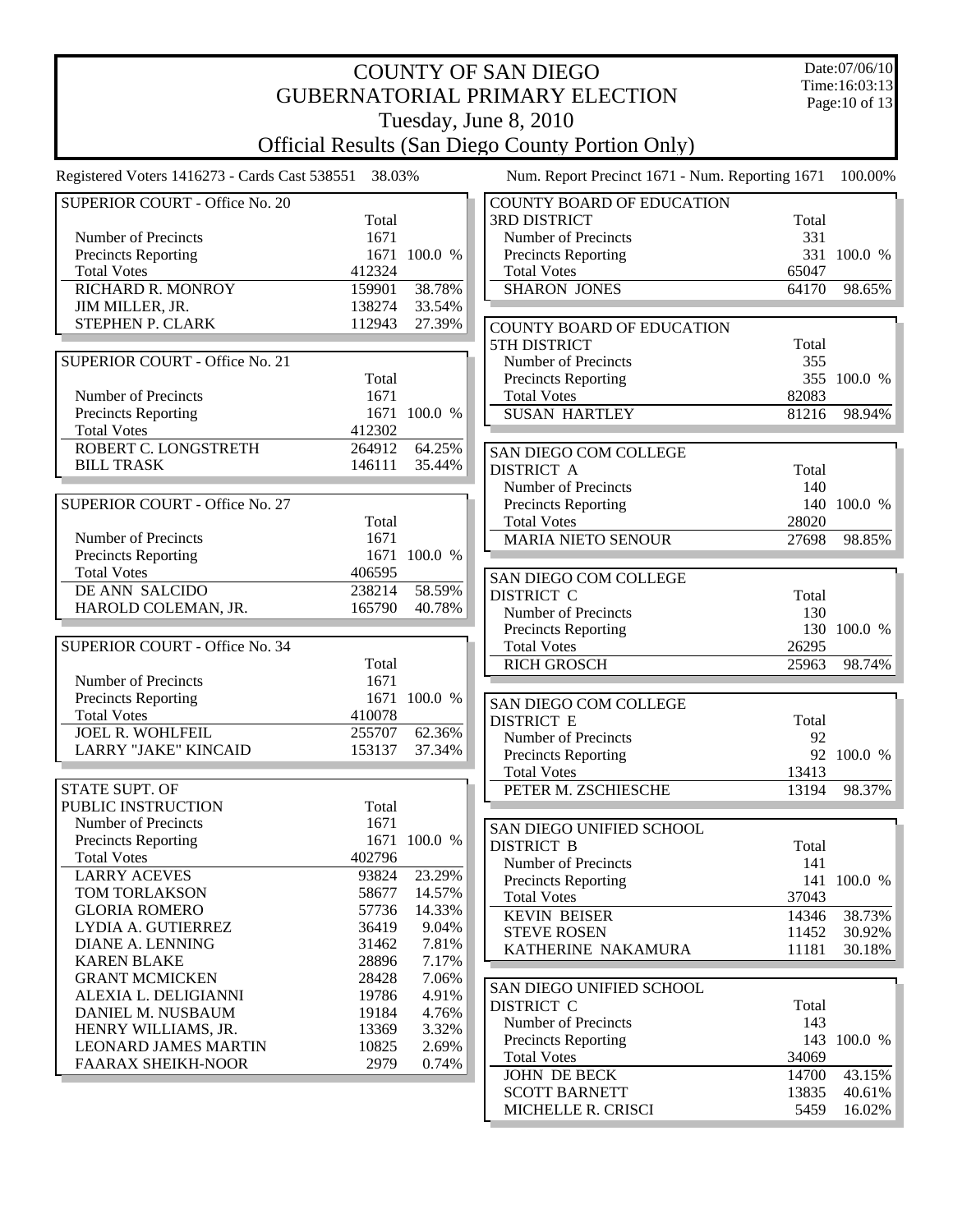| <b>COUNTY OF SAN DIEGO</b>                           |        |              |                                                         |       | Date:07/06/10                  |
|------------------------------------------------------|--------|--------------|---------------------------------------------------------|-------|--------------------------------|
| <b>GUBERNATORIAL PRIMARY ELECTION</b>                |        |              |                                                         |       | Time:16:03:13<br>Page:11 of 13 |
|                                                      |        |              | Tuesday, June 8, 2010                                   |       |                                |
|                                                      |        |              | <b>Official Results (San Diego County Portion Only)</b> |       |                                |
| Registered Voters 1416273 - Cards Cast 538551 38.03% |        |              | Num. Report Precinct 1671 - Num. Reporting 1671         |       | 100.00%                        |
| <b>BOARD OF SUPERVISORS</b>                          |        |              | <b>CITY OF CHULA VISTA</b>                              |       |                                |
| <b>DISTRICT NO. 4</b>                                | Total  |              | <b>MAYOR</b>                                            | Total |                                |
| Number of Precincts                                  | 340    |              | Number of Precincts                                     | 99    |                                |
| <b>Precincts Reporting</b>                           |        | 340 100.0 %  | Precincts Reporting                                     |       | 99 100.0 %                     |
| <b>Total Votes</b>                                   | 81282  |              | <b>Total Votes</b>                                      | 33333 |                                |
| <b>RON ROBERTS</b>                                   | 38522  | 47.39%       | CHERYL COX                                              | 18771 | 56.31%                         |
| STEPHEN WHITBURN                                     | 18124  | 22.30%       | <b>STEVE CASTANEDA</b>                                  | 9886  | 29.66%                         |
| SHELIA L. JACKSON                                    | 14689  | 18.07%       | <b>JORGE DOMINGUEZ</b>                                  | 4561  | 13.68%                         |
| MARGARET MOODY                                       | 6209   | 7.64%        |                                                         |       |                                |
| <b>JUAN DEL RIO</b>                                  | 3530   | 4.34%        | <b>CITY OF CHULA VISTA</b>                              |       |                                |
|                                                      |        |              | CITY COUNCIL - SEAT NO. 1                               | Total |                                |
| <b>BOARD OF SUPERVISORS</b>                          |        |              | Number of Precincts                                     | 99    |                                |
| <b>DISTRICT NO. 5</b>                                | Total  |              | Precincts Reporting                                     |       | 99 100.0 %                     |
| Number of Precincts                                  | 327    |              | <b>Total Votes</b>                                      | 26748 |                                |
| Precincts Reporting                                  |        | 327 100.0 %  | <b>RUDY RAMIREZ</b>                                     | 26209 | 97.98%                         |
| <b>Total Votes</b>                                   | 99184  |              |                                                         |       |                                |
| <b>BILL HORN</b>                                     | 46943  | 47.33%       | <b>CITY OF CHULA VISTA</b>                              |       |                                |
| <b>STEVE GRONKE</b>                                  | 20908  | 21.08%       |                                                         |       |                                |
| TOM BUMGARDNER                                       | 13583  | 13.69%       | CITY COUNCIL - SEAT NO. 2                               | Total |                                |
| <b>JOHN VAN DOORN</b>                                | 12745  | 12.85%       | Number of Precincts                                     | 99    |                                |
| <b>FABIO MARCHI</b>                                  | 4806   | 4.85%        | Precincts Reporting                                     |       | 99 100.0 %                     |
|                                                      |        |              | <b>Total Votes</b>                                      | 31253 |                                |
|                                                      |        |              | <b>LARRY BREITFELDER</b>                                | 11077 | 35.44%                         |
| ASSESSOR/RECORDER/CO. CLERK                          |        |              | PATRICIA AGUILAR                                        | 6840  | 21.89%                         |
|                                                      | Total  |              | <b>JILL GALVEZ</b>                                      | 6786  | 21.71%                         |
| Number of Precincts                                  | 1671   |              | HUMBERTO PERAZA                                         | 6471  | 20.71%                         |
| Precincts Reporting                                  |        | 1671 100.0 % |                                                         |       |                                |
| <b>Total Votes</b>                                   | 422183 |              | <b>CITY OF CHULA VISTA</b>                              |       |                                |
| DAVID L. BUTLER                                      | 153375 | 36.33%       | <b>CITY ATTORNEY</b>                                    | Total |                                |
| ERNEST J. DRONENBURG                                 | 147891 | 35.03%       | Number of Precincts                                     | 99    |                                |
| <b>JEFF OLSON</b>                                    | 72941  | 17.28%       | Precincts Reporting                                     | 99    | 100.0 %                        |
| <b>HOWARD JOHNSON</b>                                | 47099  | 11.16%       | <b>Total Votes</b>                                      | 30985 |                                |
|                                                      |        |              | <b>GLEN GOOGINS</b>                                     | 16086 | 51.92%                         |
| DISTRICT ATTORNEY                                    |        |              | <b>ROBERT FAIGIN</b>                                    |       | 14800 47.77%                   |
|                                                      | Total  |              |                                                         |       |                                |
| Number of Precincts                                  | 1671   |              | <b>CITY OF OCEANSIDE</b>                                |       |                                |
| <b>Precincts Reporting</b>                           |        | 1671 100.0 % | <b>CITY COUNCIL - Short Term</b>                        | Total |                                |
| <b>Total Votes</b>                                   | 389728 |              | Number of Precincts                                     | 78    |                                |
| <b>BONNIE DUMANIS</b>                                | 380089 | 97.53%       | <b>Precincts Reporting</b>                              | 78    | 100.0 %                        |
|                                                      |        |              | <b>Total Votes</b>                                      | 27091 |                                |
| <b>SHERIFF</b>                                       |        |              | <b>CHARLES LOWERY</b>                                   | 10218 | 37.72%                         |
|                                                      | Total  |              | <b>LLOYD PROSSER</b>                                    | 10038 | 37.05%                         |
| Number of Precincts                                  | 1671   |              | <b>KEN CROSSMAN</b>                                     | 2745  | 10.13%                         |
| <b>Precincts Reporting</b>                           |        | 1671 100.0 % | WARD M. O'DOHERTY                                       | 2717  | 10.03%                         |
| <b>Total Votes</b>                                   | 472321 |              | MICHAEL T. LUCAS                                        | 1304  | 4.81%                          |
| <b>BILL GORE</b>                                     | 264813 | 56.07%       |                                                         |       |                                |
| <b>JAY LA SUER</b>                                   | 108650 | 23.00%       |                                                         |       |                                |
| <b>JIM DUFFY</b>                                     | 97765  | 20.70%       | CITY OF POWAY-CITY COUNCIL                              |       |                                |
|                                                      |        |              | <b>RECALL REXFORD</b>                                   | Total |                                |
|                                                      |        |              | Number of Precincts                                     | 29    |                                |
| TREASURER-TAX COLLECTOR                              |        |              | Precincts Reporting                                     |       | 29 100.0 %                     |
|                                                      | Total  |              | <b>Total Votes</b>                                      | 12064 |                                |
| Number of Precincts                                  | 1671   |              | <b>YES</b>                                              | 9408  | 77.98%                         |
| <b>Precincts Reporting</b>                           |        | 1671 100.0 % | NO                                                      | 2656  | 22.02%                         |
| <b>Total Votes</b>                                   | 438011 |              |                                                         |       |                                |
| DAN MC ALLISTER                                      | 341785 | 78.03%       |                                                         |       |                                |
| WILLIAM F. BETTS                                     | 95037  | 21.70%       |                                                         |       |                                |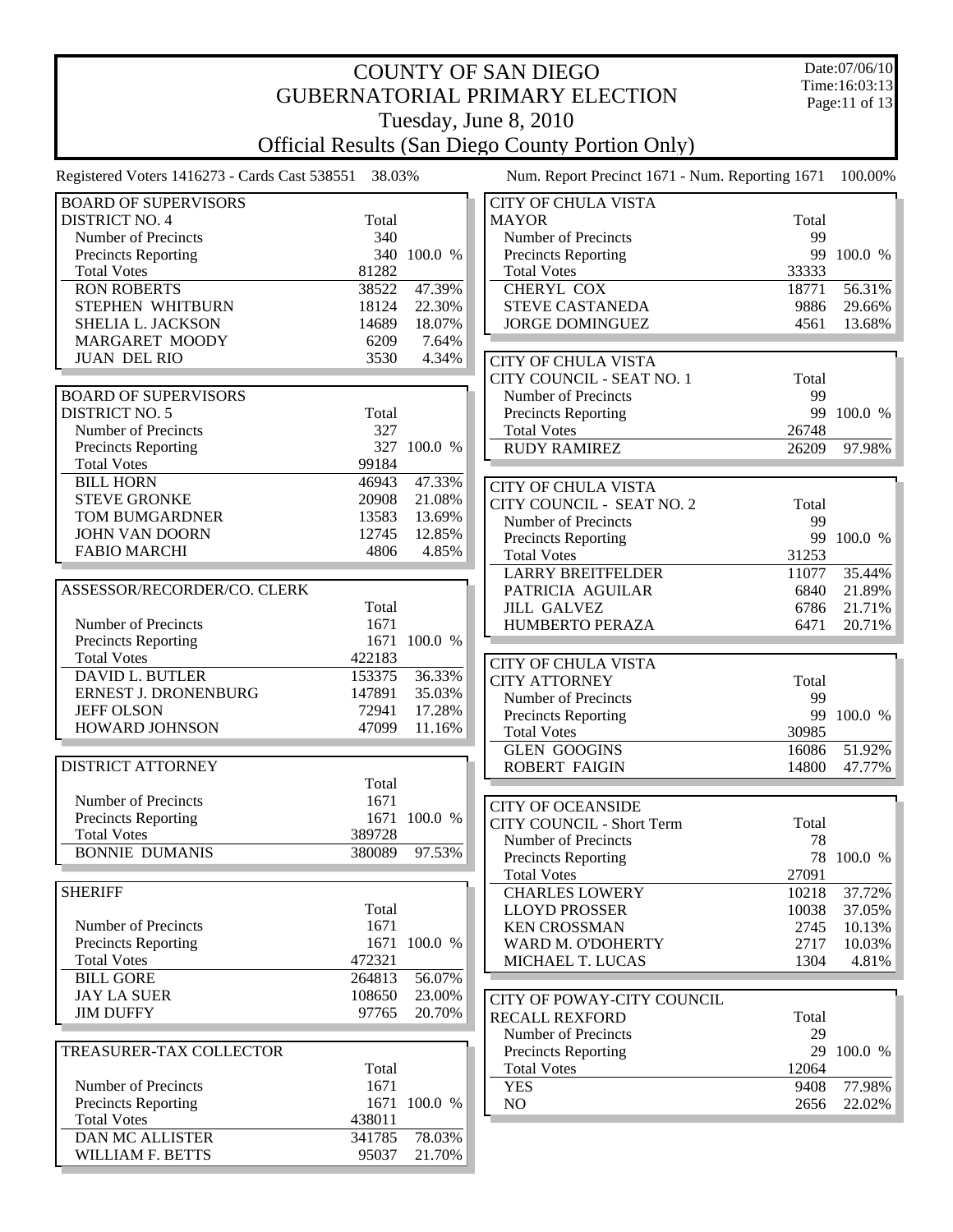## COUNTY OF SAN DIEGO GUBERNATORIAL PRIMARY ELECTION Tuesday, June 8, 2010

Date:07/06/10 Time:16:03:13 Page:12 of 13

Official Results (San Diego County Portion Only)

Registered Voters 1416273 - Cards Cast 538551 38.03% Num. Report Precinct 1671 - Num. Reporting 1671 100.00%

| CITY OF POWAY-CITY COUNCIL    |       |             |
|-------------------------------|-------|-------------|
| <b>REPLACE REXFORD</b>        | Total |             |
| Number of Precincts           | 29    |             |
|                               |       |             |
| <b>Precincts Reporting</b>    | 29    | 100.0 %     |
| <b>Total Votes</b>            | 11423 |             |
| <b>JOHN MULLIN</b>            | 3152  | 27.59%      |
| <b>STEVE VAUS</b>             | 3049  | 26.69%      |
| PETE BABICH                   | 2026  | 17.74%      |
| <b>DAVE GROSCH</b>            | 1214  | 10.63%      |
| <b>CHUCK CROSS</b>            | 709   | 6.21%       |
| <b>DAVID RADCLIFF</b>         | 618   | 5.41%       |
| <b>ROGER WILLOUGHBY</b>       | 377   | 3.30%       |
| HOWARD COLLINS                | 238   | 2.08%       |
|                               |       |             |
|                               |       |             |
| <b>CITY OF SAN DIEGO</b>      |       |             |
| CITY COUNCIL - DISTRICT NO. 2 | Total |             |
| Number of Precincts           | 110   |             |
| <b>Precincts Reporting</b>    | 110   | 100.0 %     |
| <b>Total Votes</b>            | 27777 |             |
| <b>KEVIN FAULCONER</b>        | 17089 | 61.52%      |
| PATRICK FINUCANE              | 6828  | 24.58%      |
| <b>JIM MORRISON</b>           |       | 3796 13.67% |
|                               |       |             |
| <b>CITY OF SAN DIEGO</b>      |       |             |
| CITY COUNCIL - DISTRICT NO. 4 |       |             |
|                               | Total |             |
| Number of Precincts           | 74    |             |
| <b>Precincts Reporting</b>    | 74    | 100.0 %     |
| <b>Total Votes</b>            | 15352 |             |
| <b>TONY YOUNG</b>             | 9628  | 62.71%      |
| <b>BRIAN POLLARD</b>          | 5683  | 37.02%      |
|                               |       |             |
| <b>CITY OF SAN DIEGO</b>      |       |             |
|                               |       |             |
| CITY COUNCIL - DISTRICT NO. 6 | Total |             |
| Number of Precincts           | 94    |             |
|                               | 94    |             |
| <b>Precincts Reporting</b>    |       | 100.0 %     |
| <b>Total Votes</b>            | 27446 |             |
| <b>LORIE ZAPF</b>             | 9931  | 36.18%      |
| <b>HOWARD WAYNE</b>           | 6758  | 24.62%      |
| <b>STEVE HADLEY</b>           | 4846  | 17.66%      |
| <b>KIM TRAN</b>               |       | 3582 13.05% |
| <b>RYAN HUCKABONE</b>         | 2275  | 8.29%       |
|                               |       |             |
| <b>CITY OF SAN DIEGO</b>      |       |             |
| CITY COUNCIL - DISTRICT NO. 8 | Total |             |
| Number of Precincts           | 59    |             |
| <b>Precincts Reporting</b>    | 59    | 100.0 %     |
| <b>Total Votes</b>            | 13211 |             |
|                               |       |             |
| DAVID ALVAREZ                 | 3343  | 25.30%      |
| <b>FELIPE HUESO</b>           | 2581  | 19.54%      |
| <b>B. D. HOWARD</b>           | 2277  | 17.24%      |
| <b>NICK INZUNZA</b>           | 2234  | 16.91%      |
| <b>JAMES WRIGHT</b>           | 1445  | 10.94%      |
| <b>ADRIAN VAZQUEZ</b>         | 735   | 5.56%       |
| LINCOLN PICKARD               | 574   | 4.34%       |

| PROP 13 - STATE Property Tax Limit        |        |              |
|-------------------------------------------|--------|--------------|
| on Seismic Retrofitting                   | Total  |              |
| Number of Precincts                       | 1671   |              |
| <b>Precincts Reporting</b>                | 1671   | 100.0 %      |
| <b>Total Votes</b>                        | 504054 |              |
| <b>YES</b>                                | 447631 | 88.81%       |
| N <sub>O</sub>                            | 56423  | 11.19%       |
|                                           |        |              |
| PROP 14 - STATE                           |        |              |
| <b>Elections. Primary Participation</b>   | Total  |              |
| Number of Precincts                       | 1671   |              |
| <b>Precincts Reporting</b>                | 1671   | 100.0 %      |
| <b>Total Votes</b>                        | 510981 |              |
| <b>YES</b>                                | 278245 | 54.45%       |
| N <sub>O</sub>                            | 232736 | 45.55%       |
|                                           |        |              |
| PROP 15 - STATE                           |        |              |
| California Fair Elections Act             | Total  |              |
| Number of Precincts                       | 1671   |              |
|                                           | 1671   | 100.0 %      |
| Precincts Reporting<br><b>Total Votes</b> | 493960 |              |
| N <sub>O</sub>                            | 294035 | 59.53%       |
|                                           |        |              |
| <b>YES</b>                                | 199925 | 40.47%       |
|                                           |        |              |
| PROP 16 - STATE 2/3 Approval              |        |              |
| <b>Required for Electricity Providers</b> | Total  |              |
| Number of Precincts                       | 1671   |              |
| <b>Precincts Reporting</b>                |        | 1671 100.0 % |
| <b>Total Votes</b>                        | 504850 |              |
| <b>YES</b>                                | 283552 | 56.17%       |
| N <sub>O</sub>                            | 221298 | 43.83%       |
|                                           |        |              |
| PROP 17 - STATE                           |        |              |
| <b>Auto Insurance/Driver History</b>      | Total  |              |
| Number of Precincts                       | 1671   |              |
| <b>Precincts Reporting</b>                | 1671   | 100.0 %      |
| <b>Total Votes</b>                        | 507833 |              |
| <b>YES</b>                                | 299582 | 58.99%       |
| N <sub>O</sub>                            | 208251 | 41.01%       |
|                                           |        |              |
| PROP A - COUNTY OF SAN DIEGO              |        |              |
| East Otay Mesa Recycling/Landfill         | Total  |              |
| Number of Precincts                       | 1671   |              |
| <b>Precincts Reporting</b>                | 1671   | 100.0 %      |
| <b>Total Votes</b>                        | 472420 |              |
| <b>YES</b>                                | 399127 | 84.49%       |
| N <sub>O</sub>                            | 73293  | 15.51%       |
|                                           |        |              |
| PROP B - COUNTY OF SAN DIEGO              |        |              |
|                                           |        |              |
| Term Limits for Bd. of Supervisors        | Total  |              |
| Number of Precincts                       | 1671   |              |
| <b>Precincts Reporting</b>                | 1671   | 100.0 %      |
| <b>Total Votes</b>                        | 492790 |              |
| <b>YES</b>                                | 336416 | 68.27%       |
| NO                                        | 156374 | 31.73%       |